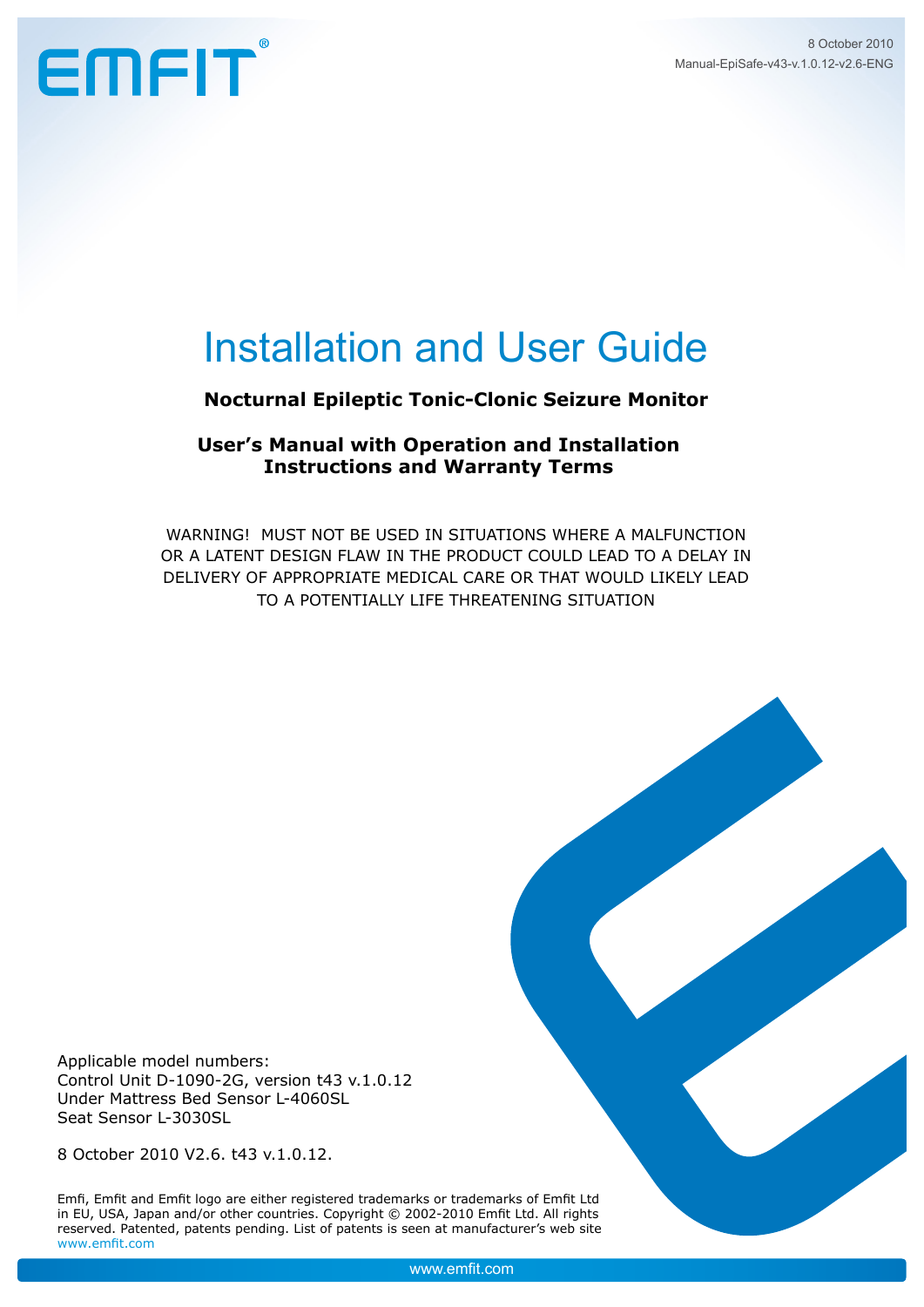#### **IMPORTANT SAFETY PRECAUTIONS**

- Read instructions prior to use
- Always test the system per instructions prior to use
- This product may not be suitable for all persons
- This product should not be a substitute for the routine visual monitoring protocol by caregiver
- Must not be used in situations where a delay in the arrival of appropriate medical care, could lead to a potentially life-threatening situation
- Never use Emfit sensors with other manufacturers' devices
- The notification may fail to sound if the sensor or its cable is damaged or the sensor is improperly positioned
- Pets can cause false notifications or may cause the device not to trigger notification
- Sensor must not be scratched, slit or cut
- Check sensor and cable condition as well as total use time at least weekly and replace when necessary
- Do not integrate to other systems other than those specified in this manual
- To avoid risk of electrical shock, avoid getting the sensor system wet
- Do not open the parts or attempt to repair it yourself
- Always keep the control unit and sensor dry. Exposure to excessive moisture can cause it to malfunction
- The product fulfils the requirements of the EMC-Directive for medical devices. It does not cause electromagnetic disturbances under normal working conditions
- The product can be stacked or placed near other products or devices as long as mechanical vibration is not present
- Always check the function of the product after making adjustments
- Please remove batteries if the unit is to be out of use or stored for an extended period of time

#### **ACCIDENTAL OR INTENTIONAL ADJUSTMENT OF KNOBS AND SWITCHES BY THE USER OR SUBJECT MAY CAUSE:**

- ...the notification sound to not activate when adjusting the volume control to the off position.
- ...false notifications (increasing) or malfunction (decrease) when adjusting the sensitivity.
- ...the product not to give notifications when necessary if turned off by pressing the SW1 switch.
- ...the product not to give notifications when necessary when switching DIP switches.

#### **DANGER NOTES**

The following notes are provided for BOTH your personal safety and to protect the described product or attached devices from damage.

Safety notes and warnings for the prevention of danger to the lives and health of users or maintenance personnel and/or for the avoidance of damage to property are emphasised in these instructions by the pictograms defined here. The pictograms used have the following meanings for these instructions:



 Means that death, serious personal injury or substantial damage to property can occur if the appropriate precautionary measures are not taken.



 Means important information about the product or a part of the instructions that particular attention should be paid to.

#### **OTHER SYMBOLS USED**



Upper storage temperature limit

All rights are reserved. Reproduction in whole or in part is prohibited without the written consent of the copyright owner. Our printed and electronically stored literature is purely advisory and, therefore, we bear no legal responsibility for the information provided. We reserve the right to make changes and modifications without prior notification in the interest of continual improvements of our systems and components.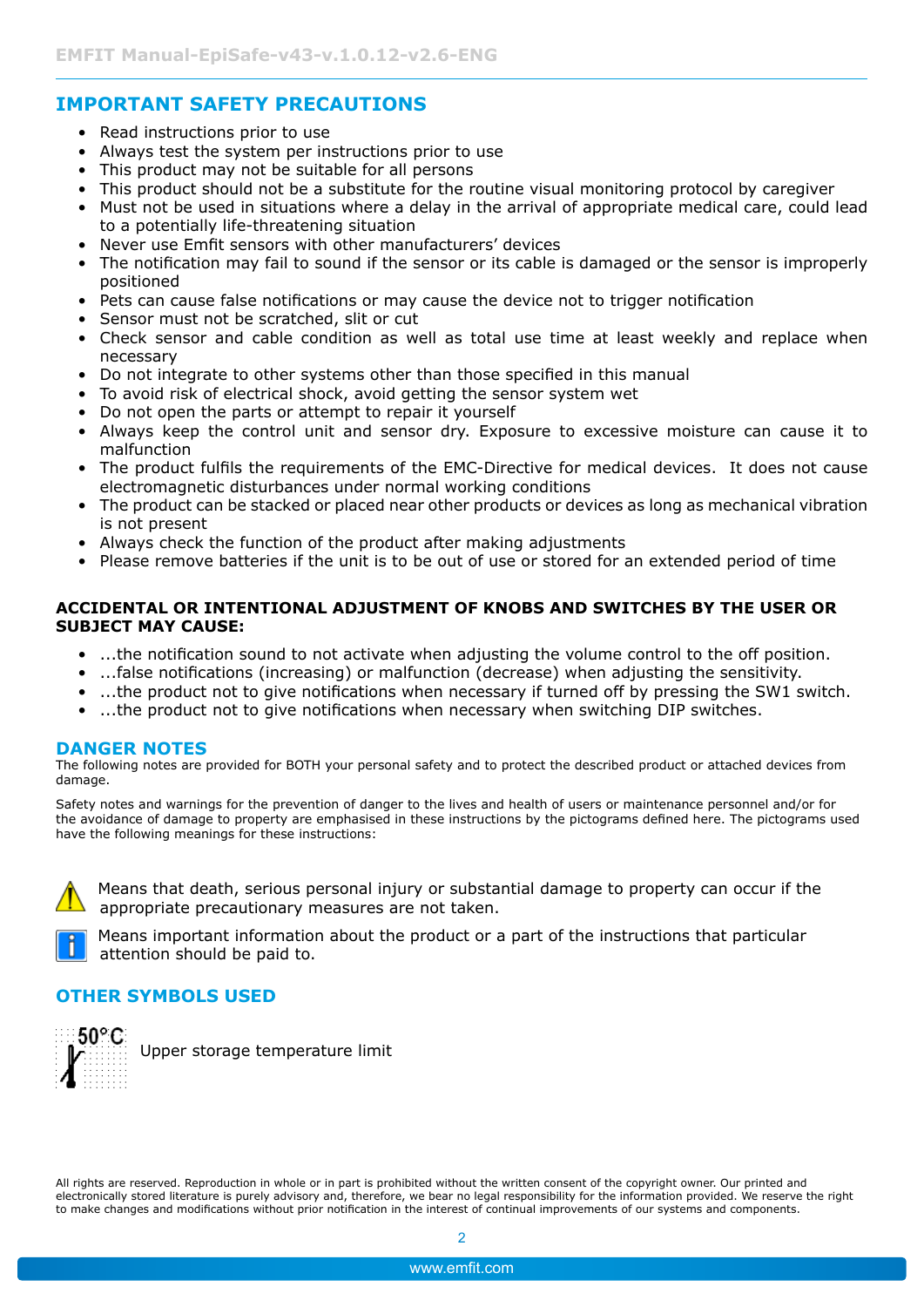#### **Table of Contents**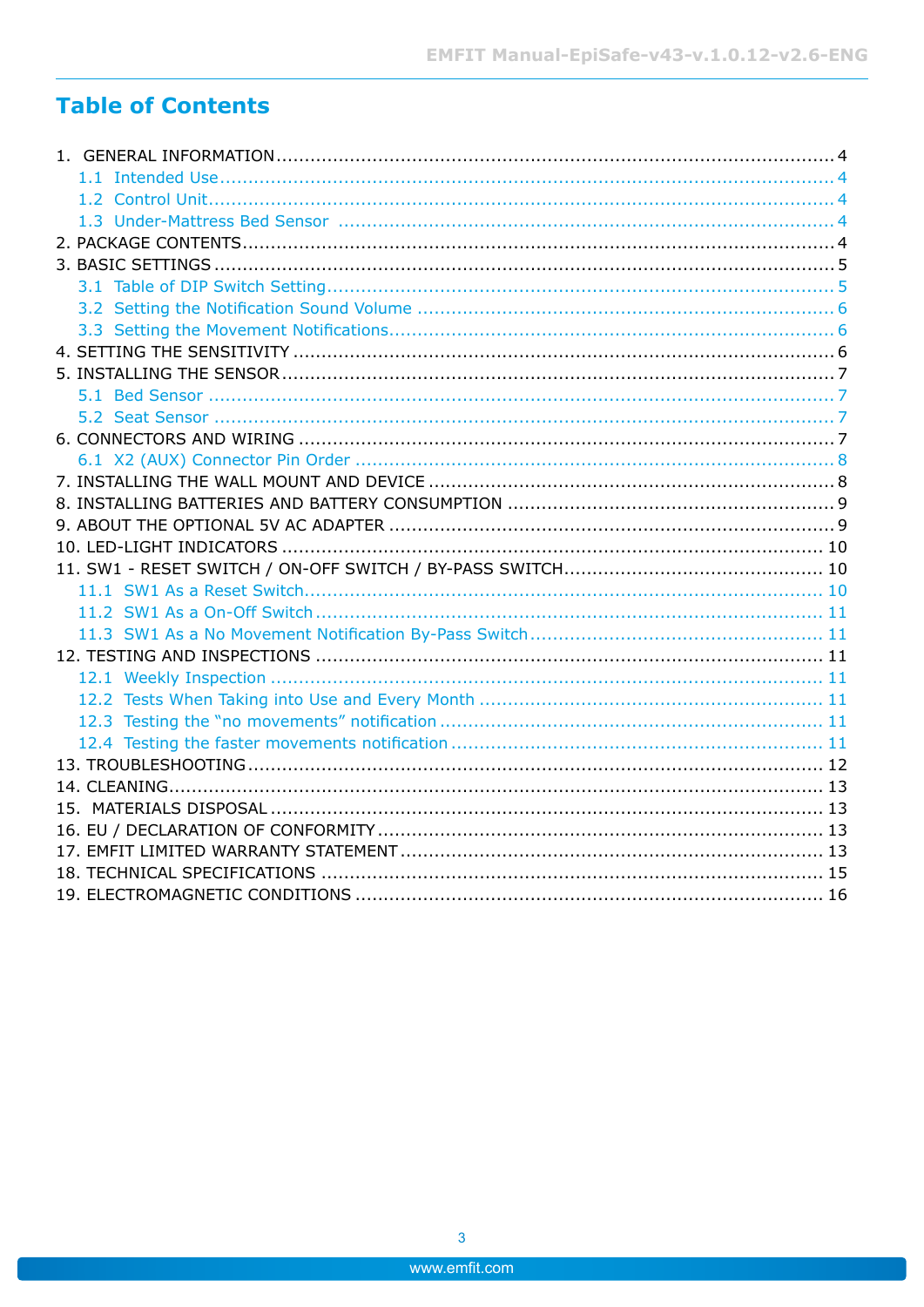#### <span id="page-3-0"></span>**1. General Information**

#### **1.1 Intended Use**

The Emfit Nocturnal Epileptic Tonic-Clonic Seizure Monitor (device model D-1090-2G and sensor model L-4060SL or L-3030SL) is intended to be used for monitoring a person with epilepsy in a bed or on a chair and notifying caregiver of an over preset continued tonic-clonic seizure, with muscle spasms. The product consists of a bed sensor and a control unit. The control unit has an audible notification sound and a dry-contact output for connecting it to a nurse-call system or to a safety phone.

#### **1.2 Control Unit**

The control unit D-1090-2G activates for monitoring after it has noticed movements or micro movements, such as caused by respiratory movements or heart beating, for over 40 seconds. Notification is triggered if movements are faster than preset frequency threshold (2Hz or 3 Hz) and continue over preset delay time or all the movements disappear.

The control unit processes a low voltage (from about 1 mV up to about 1 V), high impedance signal from the dynamic, quasi-piezoelectric type (i.e. self-biased) flexible film-like sensor. The control unit operates with 2 pcs AA size 1.5 V alkaline batteries. An optional AC adapter is available (5 V DC). AC adapters other than ORIGINAL Accessories FROM EMFIT MUST NOT BE USED. (model: no GTM41060-1505 AND P/N:WR9QA3000LCP-N-MNK)



The control unit has input connectors for the sensor (marked as X3) and an optional AC adapter (sold separately) (marked as X1). There is also a connector marked as X2 for connecting the device to other systems for transferring the notification via dry-contact opto-coupler. Inside the device there is a place for 2 standard AA size 1.5 V batteries, and mini-switches (DIP and rotary) for program settings.

#### **1.3 Under-Mattress Bed Sensor**

The Emfit under-mattress bed sensor model L-4060SL is a quasi-piezoelectric, dynamic sensor that has no embedded wires or switches. This specially formulated plastic sheet sensor is placed under the mattress at approximately chest height. The waves of the sensor should run head to foot parallel to the patient. Seat L-303SL is similar, just smaller with shorter cord. See pictures to the right.

The sensor produces signals from even the slightest micromovements created when a person is in bed or on a seat. When there is no movement, it recognizes this as the individual being absent and it gives a notification both by sound and via dry-contact optocoupler. There are no particular size or weight limitations, but sensitivity and the ability to recognize a user's micro-movements and thus, presence in bed, need to be tested in each case.

#### **2. Package Contents**

- Control unit
- Bed or seat sensor
- Wall mounting clip
- 2 screws
- 2 locking anchors
- This user manual
- AC power supply (sold separately)

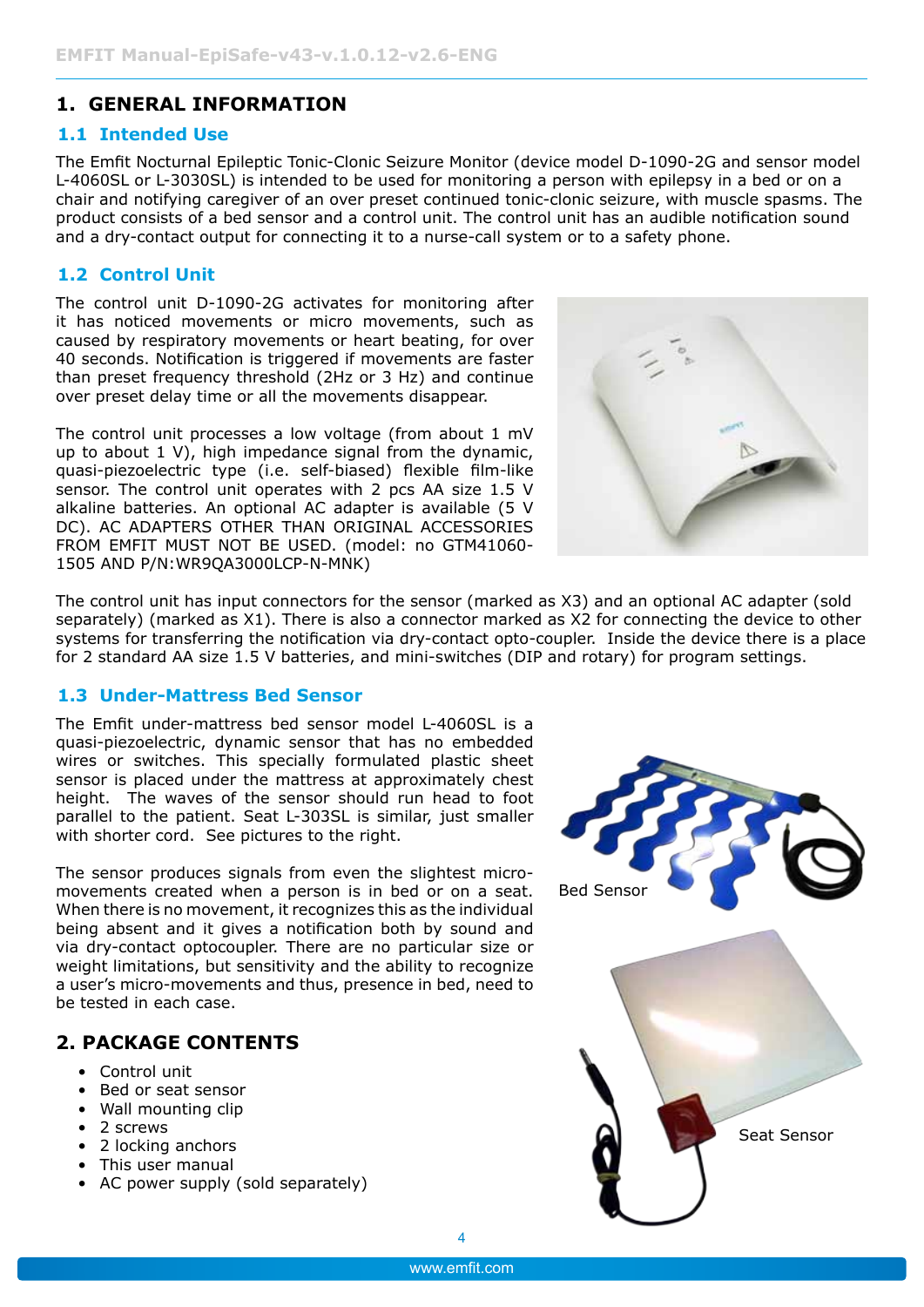#### <span id="page-4-0"></span>**3. Basic Settings**

Be sure to set the DIP switches to their desired settings before using. The Control Unit comes with the following factory default settings.

#### **Always remove the batteries and unplug the AC adapter (if using) before making changes to the DIP switch positions. If all sources of power are not removed the new settings will not take effect!**

- Continuous Faster Movements Notification Time Delay Setting 13 Seconds
- Movement frequency threshold 3 Hz (default)
- Normal sensitivity for noticing micro-movements (best for use when sensor is installed below foam mattress or mattress pad
- No movements" notification is enabled
- Power switch enabled (press power switch labelled SW1 for about 3 seconds to turn the control unit on and off)
- Alarm Volume VERY LOUD



Inside the device there is a DIP switch with 8 small switches. These are used for various program settings.

 See the following table and set up the switches in your preferred way. Ĭ

To open the device cover, see the picture above right.

#### **3.1 Table of DIP Switch Setting**

| <b>DIP</b><br># | OFF (down)                                                                                                                   | ON (up)                                                                                                                                                                                                                                                             |
|-----------------|------------------------------------------------------------------------------------------------------------------------------|---------------------------------------------------------------------------------------------------------------------------------------------------------------------------------------------------------------------------------------------------------------------|
| #1              | Movement continuation time<br>delay setting, see "3.3 Setting the<br>Movement Notifications" on page 6                       | Movement continuation time delay setting, see "3.3"<br>Setting the Movement Notifications" on page 6                                                                                                                                                                |
| #2              | Movement continuation time<br>delay setting, see "3.3 Setting the<br>Movement Notifications" on page 6                       | Movement continuation time delay setting, see "3.3<br>Setting the Movement Notifications" on page 6                                                                                                                                                                 |
| #3              | Movement frequency threshold 3 Hz<br>(default)                                                                               | Movement frequency threshold lowered to 2 Hz. Use<br>only if device does not notice person's movements (that<br>the caregiver should be notified of) at OFF position.                                                                                               |
| #4              | Normal sensitivity for noticing micro<br>movements; use when sensor is<br>installed below foam mattress or<br>mattress pad   | Increased sensitivity for noticing micro movements.<br>Recommended use only when sensor needs to be<br>installed below spring mattress (no mattress pad in<br>use). NOTE! Consumes more power and shortens<br>battery life! Blued LED light blinks slightly faster. |
| #5              | "No movements" notification is<br>enabled                                                                                    | "No movements" notification is disabled                                                                                                                                                                                                                             |
| #6              | Power switch function at SW1 is<br>enabled (device can be shut down<br>and turned on by pressing SW1 for<br>about 3 seconds) | Power switch function at SW1 disabled (device is always<br>on).                                                                                                                                                                                                     |
| #7              | Notification sound volume setting,<br>see "3.2 Setting the Notification<br>Sound Volume" on page 6                           | Notification sound volume setting, see "3.2 Setting the<br>Notification Sound Volume" on page 6                                                                                                                                                                     |
| #8              | Notification sound volume setting,<br>see "3.2 Setting the Notification<br>Sound Volume" on page 6                           | Notification sound volume setting, see "3.2 Setting the<br>Notification Sound Volume" on page 6                                                                                                                                                                     |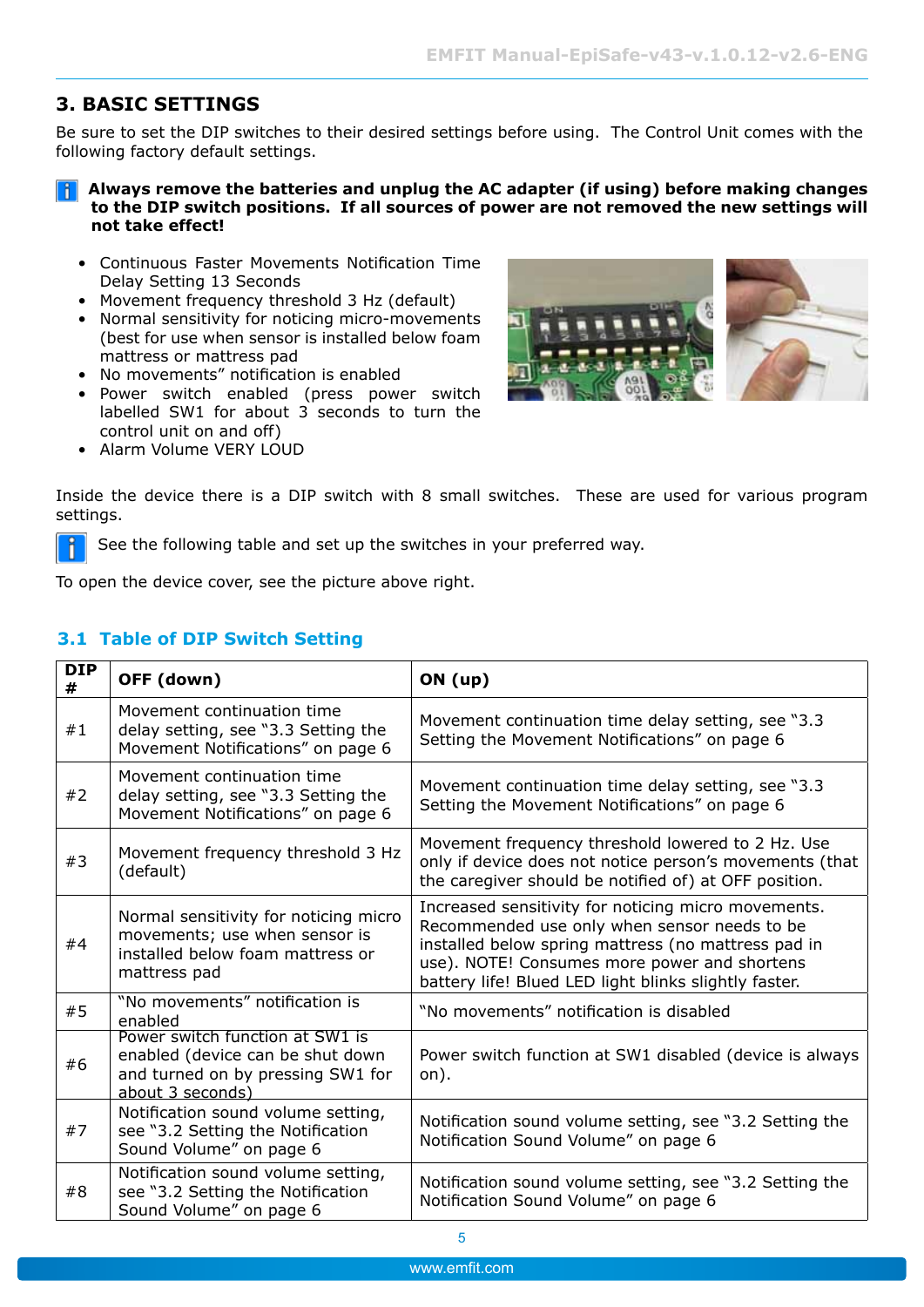#### <span id="page-5-2"></span><span id="page-5-0"></span>**3.2 Setting the Notification Sound Volume**

The notification sound is useful only when caregiver is in close proximity to the control unit. The volume can be adjusted at 4 levels: no sound, quiet, loud, and very loud.

| Volume level    | Switch #7  | Switch #8  |
|-----------------|------------|------------|
| Very Loud       | OFF (down) | OFF (down) |
| Loud            | $ON$ (up)  | OFF (down) |
| Quiet           | OFF (down) | $ON$ (up)  |
| No sound / mute | $ON$ (up)  | $ON$ (up)  |

The sound stops when both the reset switch is pressed and when the event is over. In case of person's absence from the bed, the sound will stop once person has returned or reset is pressed.

#### <span id="page-5-1"></span>**3.3 Setting the Movement Notifications**

#### **Continuous Faster Movements Notification Time Delay Setting**

This notification is triggered when the device senses movements in frequency range between  $3 Hz - 20$ Hz (or 2 - 20 Hz if switch #3 is ON) that continue longer than the preset delay. The alarm delay can be set at 10, 13, 16 or 20 seconds.

Set the preferred delay according to the following table. If false alarms become a problem, extend the delay.

| Movements to continue to trigger a notification | Switch # 1 | Switch #2  |
|-------------------------------------------------|------------|------------|
| 10 seconds                                      | ON(up)     | ON(up)     |
| 13 seconds (default)                            | OFF (down) | OFF (down) |
| 16 seconds                                      | $ON$ (up)  | OFF (down) |
| 20 seconds                                      | OFF (down) | $ON$ (up)  |

#### **3.4 No Movements Notification / Switch #5**

The device can be set to trigger notification when system does not notice any movements or micro movements (for example when person leaves the bed). As factory default this switch is at OFF position ie. notification is enabled.

#### <span id="page-5-3"></span>**4. Setting the sensitivity**

The sensitivity can be adjusted with the 10-position rotary switch inside. The factory default setting is #3. In the case that the device does not notice an individual's micro movements, raise the sensitivity by turning the dial clockwise one position at a time. If the device notices movements, even though no one is in bed, lower the sensitivity by turning the dial counterclockwise one position at a time time. Always test after every change before putting into use.

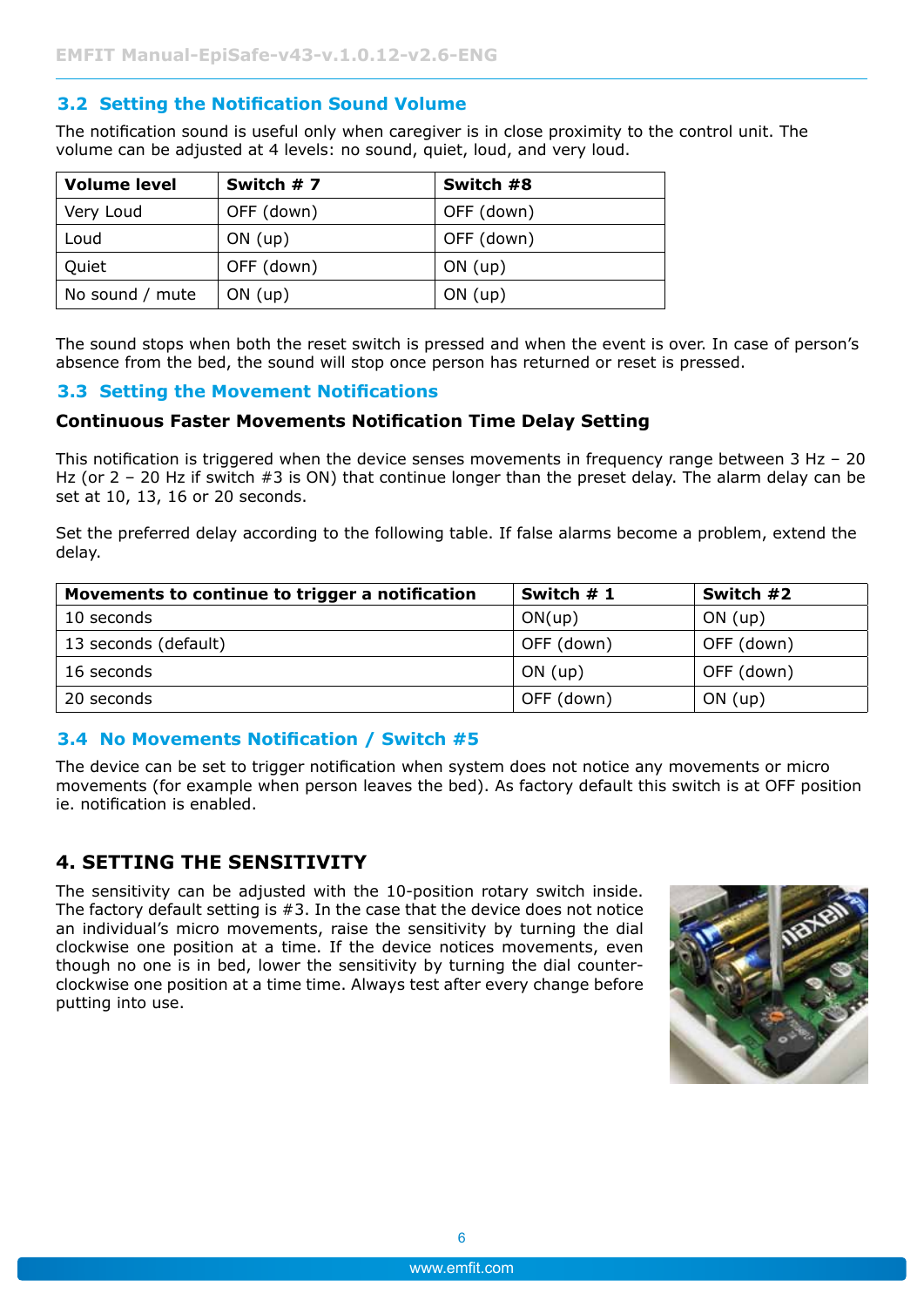#### <span id="page-6-0"></span>**5. Installing the Sensor**

#### **5.1 Bed Sensor**

- Place the sensor under the mattress at approximately chest height. The  $\| \cdot \|$ waves of the sensor should run head to foot parallel to the patient. See picture on the right.
- Check that the sensor is in the correct position at least once a week.  $\vert \, \vert$ Shifting can occur during normal use.
- If you use the sensor on a spring mattress, place the sensor between the Ħ mattress pad and the spring mattress.
- If the bed has a spring mattress, without mattress pad, and a box or a H spring box below a spring mattress, the sensor can be installed between the spring mattress and the box. In that case install a durable, 2-3 mm thick plastic or plywood sheet on top and below the sensor to avoid the springs damaging the sensor. A thin soft cushion between the sheets and the sensor is preferred. Set DIP switch #4 to the up position.
	- If the bed has a spring mattress, place the sensor between the mattress and a mattress pad. Never place the sensor right below the blanket or in direct contact with the person. The Emfit bed sensor is designed to withstand 2 years of use below a foam mattress, against a hard bed bottom. The manufacturer recommends replacing the
- bed sensor after 2 years of use. When used on a spring mattress, the use time is much shorter due to increased wear and tear. l i l When placed on a spring mattress the sensor experiences much more bending and flexing with every movement; this causes wrinkles in the sensor and may cause it to stop working properly. The manufacturer recommends replacing the bed sensor whenever it looks worn out with many wrinkles and latest after 1 year use on a spring mattress. *The warranty does not apply if sensor is damaged due to wear and tear.*
- Do not use with Anti-Decubitus Mattresses (used for preventing bed-sores), where air pressure  $|\mathbf{\hat{i}}|$ is controlled with a compressor. This will cause false readings.

#### **5.2 Seat Sensor**

 $\parallel$ i $\parallel$ 

- Place the sensor under the seat cushion. Ħ
- Check that the sensor is in the correct position at least once a week. Shifting can occur during H. normal use.
- Never place the sensor right below a blanket or in direct contact with the person. The Emfit seat H sensor is designed to withstand 2 years of use below a seat cushion, against a hard base. The manufacturer recommends replacing the seat sensor after 2 years of use.
- The manufacturer recommends replacing the seat sensor whenever it looks worn out with many l i wrinkles. *The warranty does not apply if sensor is damaged due to wear and tear.*

#### **6. Connectors and WIRING**

Connectors are marked with X1, X2 and X3. These are:

 $\bigwedge X1$  - Power supply connector. Use only GlobTek Inc. power supply, model no: GTM41060-1505 and P/N:WR9QA3000LCP-N-MNK, available as original accessory from Emfit.



- $\bigwedge$  X2 Aux connector for connecting the device to some other system (cable not included) for transferring the notification via a dry-contact opto-coupler. DRY-CONTACT OUTPUT OF THE X2 (AUX) CONNECTOR CAN ONLY BE CONNECTED TO A SYSTEM SAFETY VOLTAGE INPUT WITH MAX VOLTAGE BELOW 25V (AC) / 60V (DC), WHERE BOTH POLES HAVE BEEN SEPARaTED FROM THE ELECTRICAL NETWORK (so called floating applied part). MAX LOAD CURRENT 100 mA!
	- X3 Sensor connector (use only Emfit bed sensor model L-4060SL or seat sensor model L-303SL)

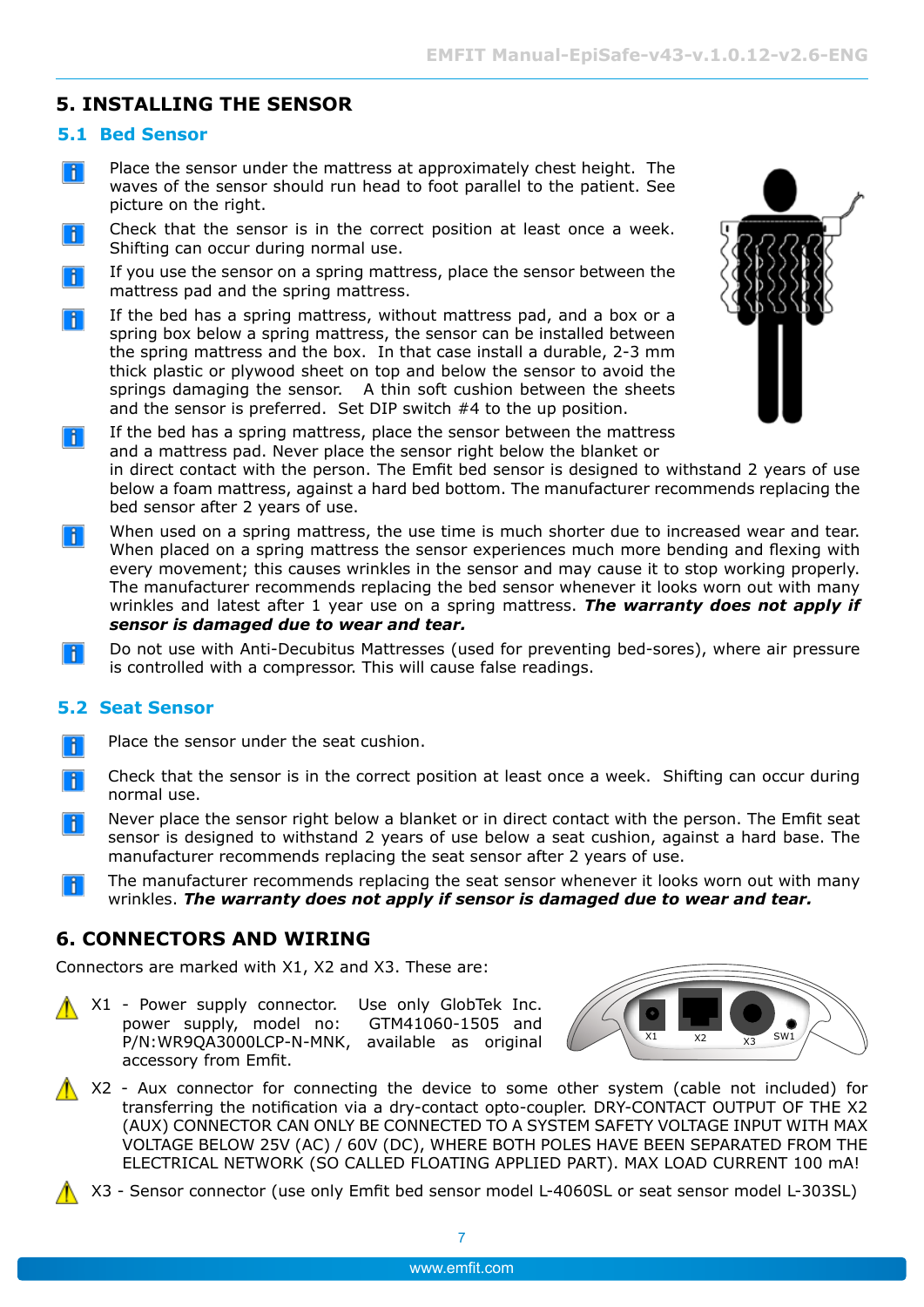<span id="page-7-0"></span>Connect the sensor, power supply (sold separately) and any additional cables in the following way:



#### **6.1 X2 (AUX) Connector Pin Order**

From left to right

| Pin $#1$ | Common return              |  |
|----------|----------------------------|--|
| Pin $#2$ | Normally Open (NO) send    |  |
| Pin $#3$ | Normally Closed (NC) send  |  |
| Pin $#4$ | Low Battery send           |  |
| Pin $#5$ | Not in use, do not connect |  |
| Pin $#6$ | Not in use, do not connect |  |
| Pin $#7$ | Not in use, do not connect |  |
| Pin $#8$ | Not in use, do not connect |  |

**A** Dry-contact output of the X2 (AUX) connector can only be connect to a system safety voltage input with max voltage below 25V (AC) / 60V (DC), where both poles have been separated from the electrical network (so called floating applied part)! Max load current is 100mA.

#### **7. Installing the wall mount and device**

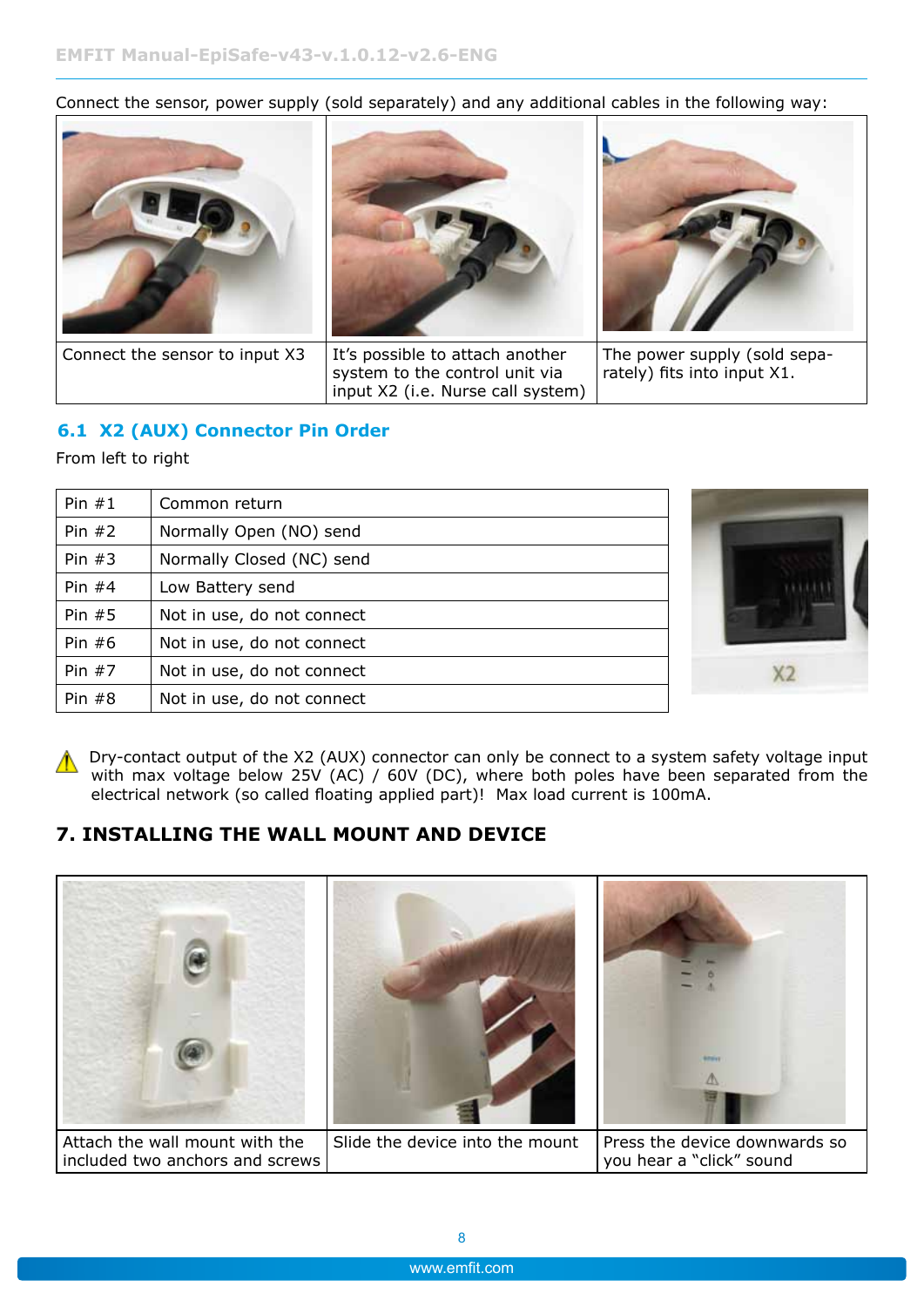#### <span id="page-8-0"></span>**8. INSTALLING Batteries and BATTERY COnSUMPTION**

Product operates with 2 pcs AA size 1.5 V batteries. Install and remove the batteries as follows:



Estimated battery life is 6 months, when using high quality alkaline batteries, with 2800 mAh capacity (2pcs). Estimation is based on measured battery consumption in various conditions and then a calculation where device is on 50% of time (shut down 50% of time) and of that 50% of time there is someone in bed 75% of that time, there are two notifications per day and sound notification is on 30 seconds each time.

 When the batteries are getting low, the red LED will begin to flash slowly. A "beep" sound will be heard after every 1.5 hours and the dry-contact output will give a low battery notification after every 3 hours.

**F** We recommend that the batteries be removed if the control unit is to be stored or unused for extended periods of time.

#### **9. About The Optional 5V AC Adapter**

For preparing the optional power supply for use, do the following:



 The Emfit Epileptic Tonic-Clonic Seizure Alarm is designed and tested to be used only with GlobTek Inc. power supply model: no GTM41060-1505 AND P/N:WR9QA3000LCP-N-MNK. any other type OF AC ADAPTER may affect the product's safety.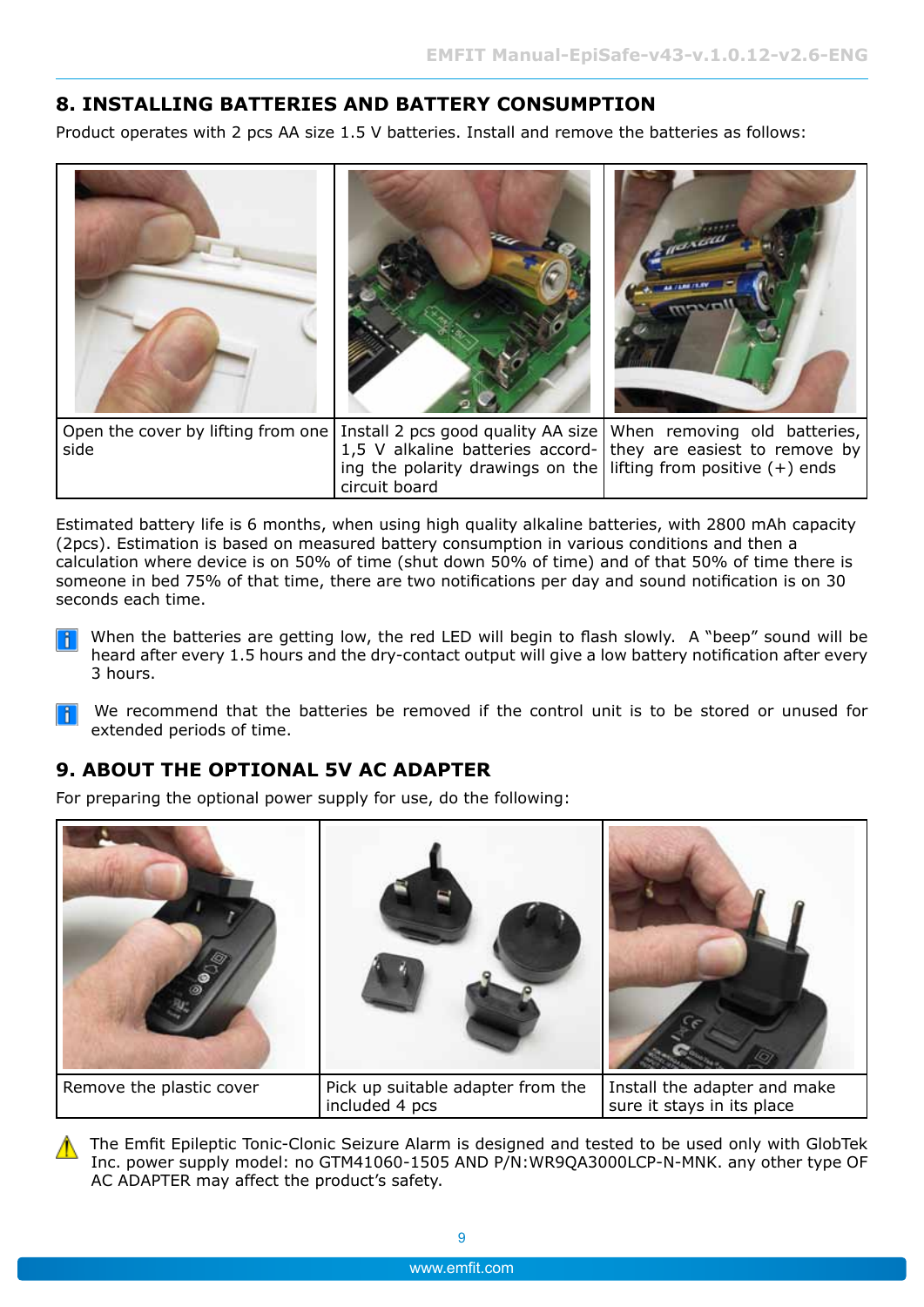<span id="page-9-0"></span>The power supply is equipped with a blue indicator light; when the light is on the power supply is in use. If the light is off and the power supply is connected to the mains outlet, the power supply is probably damaged and should be replaced.

 $\mathbf{F}$  When the AC adapter is connected to the power input (X1), the batteries will operate as a back up power supply in case of power failure. Note that all batteries drain and eventually empty over time. Therefore replace back-up batteries latest every second year. The low battery warning does not operate when the power supply is connected. To test the batteries, unplug the power supply cord from X1. If the red LED lights up, replace the batteries.

#### **10. LED-Light indicators**

#### **1. Green LED / Presence**

- The green light starts blinking slowly (half the speed of blue light) when the device notices micro or other movements (person goes to bed or sits in the chair)
- The green light starts blinking same speed with blue light when the device has noticed micro and/or other movements (person in bed) for 40 seconds and it activates for presence monitoring.
- The green light blinks rapidly when device notices movements with frequency between 3-20 Hz (2-20 Hz if DIP switch #3 is ON)
- The green light blinks every  $4<sup>th</sup>$  time of the blue light after device has triggered no movement notification, until SW1 is pressed shortly or there is movements or micro movements (person has returned to the bed) for at least 40 seconds.



- The blue light blinks slowly when the device is ON
- The blue light blinks fast for a short moment when the device triggers a notification

#### **3. Red LED / Fault**

- The red light blinking quickly means the sensor is not connected or sensor is broken. A notification sound is heard first time 10 seconds after device notices sensor fault, and then after every 45 seconds. Dry-contact output gives notification first time after 30 seconds and then after every 30 minutes, until proper sensor is plugged.
- The red light blinking slowly means replace the batteries. A notification sound is after every 1  $\frac{1}{2}$ hours and dry-contact output gives low battery notification after every 3 hours until batteries are replaced.

#### **11. SW1 - Reset Switch / ON-OFF switch / By-PASS SWITCH**

#### **11.1 SW1 As a Reset Switch**

When the notification sound is activated, it can be silenced by briefly pressing the SW1 switch (see picture). A beep-beep sound is also heard.

In case of faster continued movements, when the faster movements have stopped the sound will also stop.

In case of no movement notification, when the person returns to the bed the sound will stop after about 40 seconds.



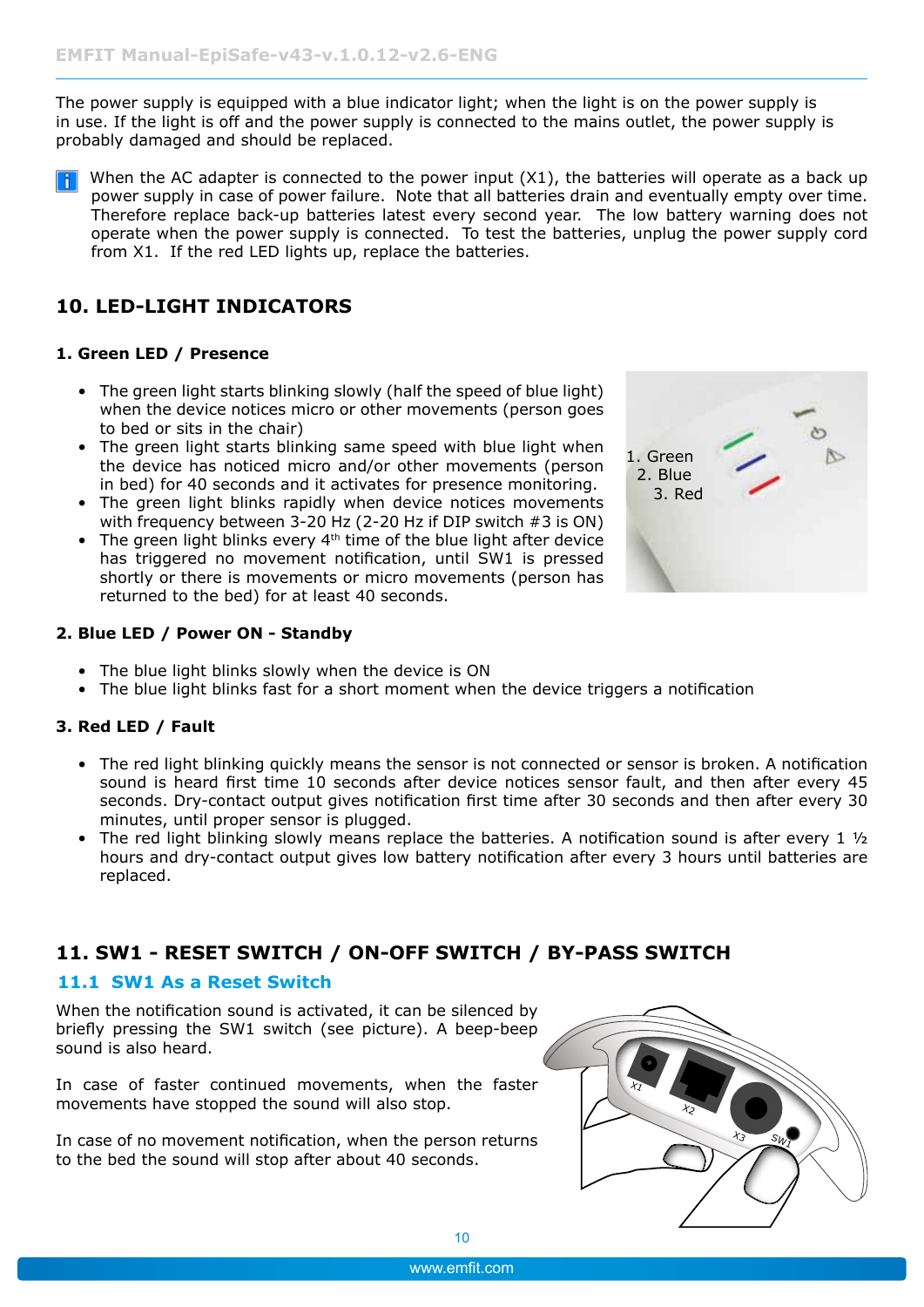#### <span id="page-10-0"></span>**11.2 SW1 As a On-Off Switch**

When the ON-OFF switch function is enabled from DIP-switch #6, the SW1 switch does also function as ON-OFF switch. To turn the device ON or OFF, just press the SW1 switch for about 3 seconds. A "beep" sound is heard when turning the device ON. A beep-beep-boop sound is heard when turning the device OFF.

#### **11.3 SW1 As a No Movement Notification By-Pass Switch**

The no movement notification (when enabled with DIP switch #5) can be bypassed if a person wants to leave the bed without causing a notification. System will be activated again when the person is back on the bed. To bypass the notification, press shortly the SW1 switch before leaving the bed. Monitor gives beep-beep sound. After pressing the SW1 switch, person has 20 seconds to completely exit the bed. If this is not done, device re-activates automatically.

#### **12. TESTING AND INSPECTIONS**

#### **12.1 Weekly Inspection**

- 1. Inspect that all cables and connections are in good condition.
- 2. Check that the sensor is positioned correctly below chest position.

#### **12.2 Tests When Taking into Use and Every Month**

Do the following tests at least once a month and when putting into use, to ensure the system's proper operation!

#### 12.2.1 Testing the "no movements" notification

- 1. Check to see if system is turned on. If disabled, turn on the "no movement" notification function (DIP switch 5 at OFF position). Check that the device is ON (blue LED-light is blinking slowly).
- 2. Have the person lay still on the bed on his/her right side for at least 2 minutes. If using the seat sensor have the person sit quietly in the chair. System should notice person's micro movements immediately, and the green occupancy LED indicator will start to blink slowly, every second time the blue LED blinks. Green LED should blink continuously the entire time person is in bed. System activates after noticing movements or micro movements for 40 seconds. At that time the green LED starts blinking at same time with blue LED. If the device won't detect the presence of a person (green LED light is not blinking) move to ["13. Troubleshooting" on page 12.](#page-11-1) If the green light goes off for long periods of time and the no movement notification is triggered, adjust sensitivity higher (see ["4. Setting the sensitivity" on page 6\)](#page-5-3). If the green light blinks continuously, while the person is laying still on their right side, the sensitivity level is correct.
- 3. Now ask the person to leave the bed or seat. The no movement notification should be triggered after about  $5 - 10$  seconds, when person has left the bed and no one is touching the bed, sensor or wires. If the notification doesn't work and the green light continues blinking, see ["13.](#page-11-1) [Troubleshooting" on page 12](#page-11-1).

#### **12.3 Testing the faster movements notification**

- 1. Simulate continued fast movements, for example, by tapping the mattress or seat cushion just above the sensor.
- 2. During the tapping, the green light should start blinking faster.
- 3. The device should make the notification sound after the delay time (10, 13 16 or 20 sec) has passed.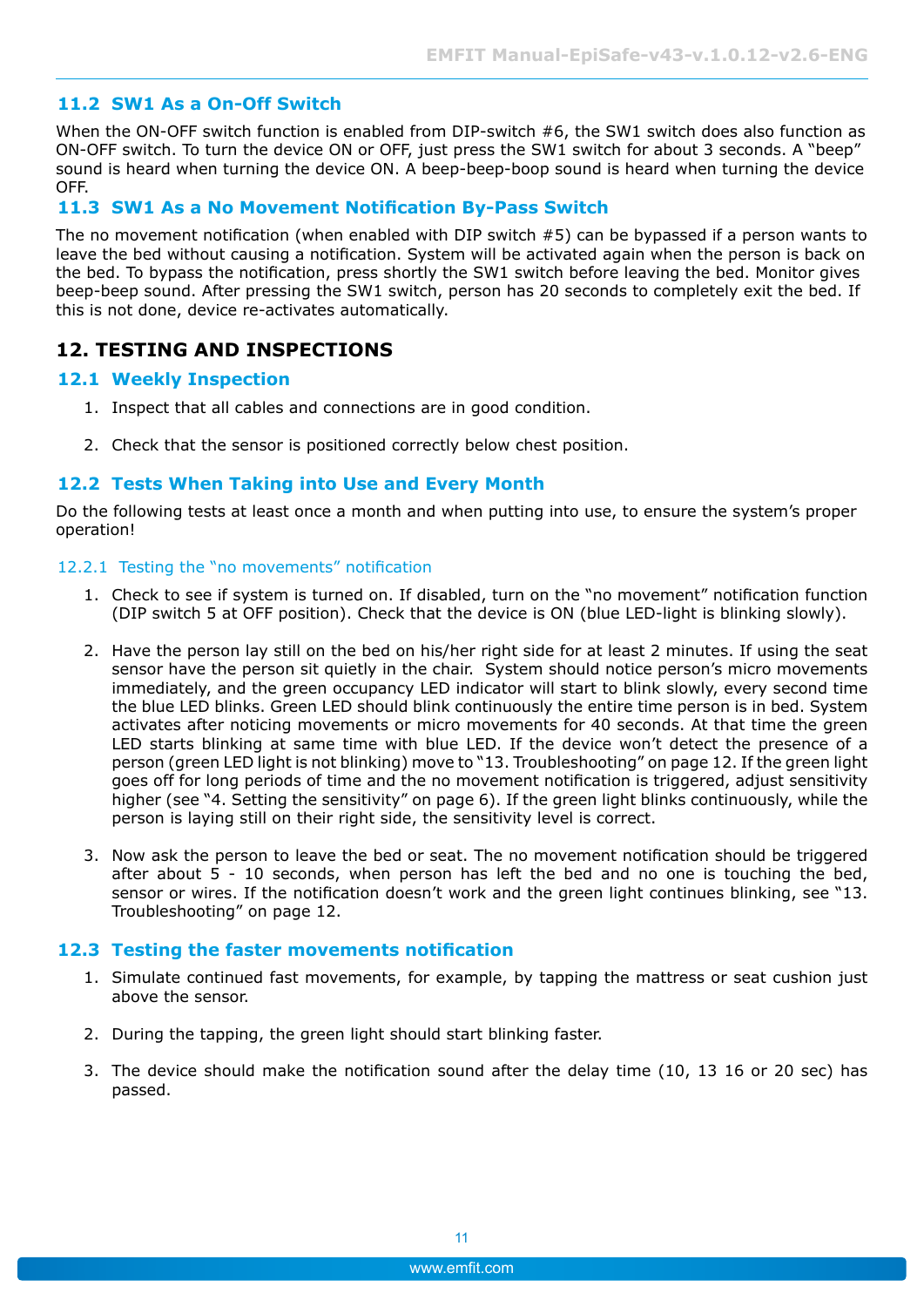#### <span id="page-11-1"></span><span id="page-11-0"></span>**13. Troubleshooting**

Always check first that the installation is correct and test the device properly after every adjustment.

| Notification is not getting forward via<br>other system the device is connected to:                                                            | Check that the connection cable is connected<br>$\bullet$<br>correctly and is in good condition. Often the<br>both ends of the wire use same connector but<br>wiring order is not the same. Make sure it is<br>connected the right way!                                                                                                                     |
|------------------------------------------------------------------------------------------------------------------------------------------------|-------------------------------------------------------------------------------------------------------------------------------------------------------------------------------------------------------------------------------------------------------------------------------------------------------------------------------------------------------------|
| <b>Notification sound does not operate:</b>                                                                                                    | • Check the volume level.                                                                                                                                                                                                                                                                                                                                   |
| <b>False notifications without reason:</b>                                                                                                     | Check the condition, positioning and connection<br>of the bed sensor.                                                                                                                                                                                                                                                                                       |
|                                                                                                                                                | Check the sensitivity according to "4. Setting the<br>sensitivity" on page 6. It may be that sensitivity<br>is not set properly and device cannot always<br>notice micro-movements.                                                                                                                                                                         |
|                                                                                                                                                | Notice! Any movements that are between 3<br>Hz (or 2 Hz if enabled) and 20 Hz frequency<br>and have continued over preset delay time<br>will trigger the notification.                                                                                                                                                                                      |
| The device does not trigger absence<br>i.e. no movements notification and the<br>green light is blinking even if there is no<br>one on the bed | Check for possible external disturbances on the<br>$\bullet$<br>bed sensor and its cable. Remove any external<br>disturbances causing vibrations.                                                                                                                                                                                                           |
|                                                                                                                                                | • Check the sensor and its cable. A broken sensor<br>or cable may cause disturbances to the signal so<br>that the green light blinks all the time. Usually<br>this is detected by the device itself and red light<br>starts blinking. Also, sensor cable should be<br>away from any main outlet cables and should<br>not be hooked to the AC adapter cable. |
|                                                                                                                                                | • If the cable and the sensor seem to be in order,<br>try reducing the sensitivity as some external<br>vibrations may cause this. See "4. Setting the<br>sensitivity" on page 6.                                                                                                                                                                            |
| The device does not trigger absence i.e.<br>no movement notification and the green                                                             | Is the green light blinking when there is someone<br>$\bullet$<br>in bed? If not, check the sensor and its cable.                                                                                                                                                                                                                                           |
| light is off when there is no one on the<br>bed:                                                                                               | Check that the device is switched ON. It is ON if<br>$\bullet$<br>the blue LED light is blinking slowly. If it is not<br>blinking, press the SW1 switch for 4 seconds.                                                                                                                                                                                      |
|                                                                                                                                                | • Check the sensitivity setting of the device when<br>a person remains still on the bed. Green light<br>should be blinking and system should activate<br>after person has been in bed for 40 seconds.<br>If necessary increase the sensitivity (see "4.<br>Setting the sensitivity" on page 6).                                                             |

Please never hesitate to contact manufacturer for any problems with use! All feedback is highly appreciated!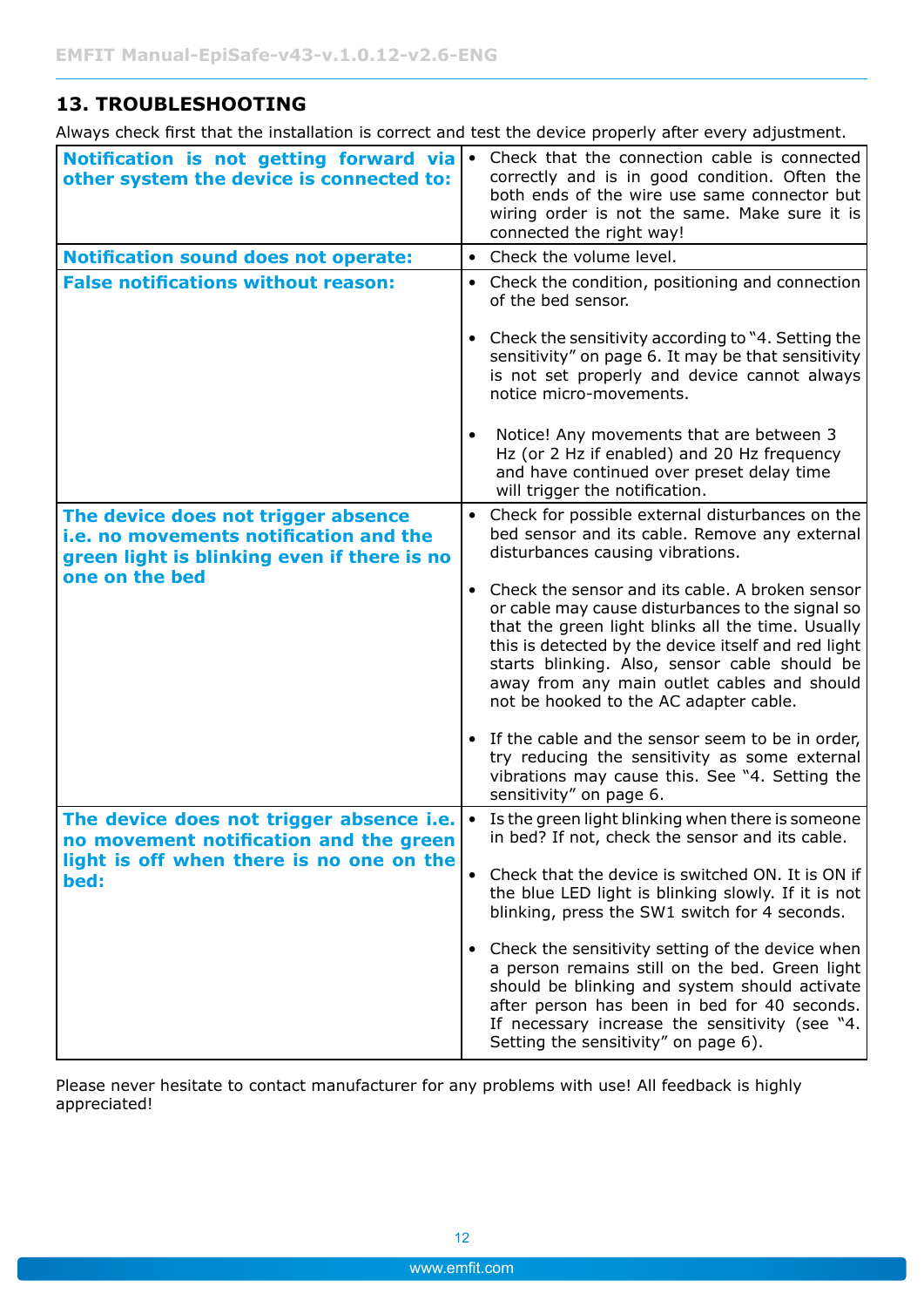#### <span id="page-12-0"></span>**14. Cleaning**

The bed sensor and control unit can be cleaned with water and, when necessary, neutral generalpurpose or mild antiseptic detergents. Use a moist cloth for cleaning the control unit. Always dry the sensor and control unit well after cleaning.

 The control unit must not get wet! Do not immerse in water! Do not clean the AC adapter or the control unit when it is connected to the mains outlet. Always dry it well after cleaning.

#### **15. MATERIALS DISPOSAL**

At the end of the product's use life, please dispose of it at appropriate collection points provided in your country. For disposal or recycling information, please contact your local authorities or the Electronic Industries Alliance (EIA, www.eiae.org).

In the European Union, this label indicates that this product should not be disposed of with household waste. It should be deposited at an appropriate facility to enable recovery and recycling.

#### **16. EU / DECLARATION OF CONFORMITY**

Emfit Epileptic Seizure Alarm (device model D-1090-2G and bed sensor model L-4060SL or with seat sensor L-303SL) complies with the essential requirements of EMC directive 2004/108/EC, CE mark directive 93/68/EEC and Medical Device Directive 93/42/EC and carries the CE marking accordingly.

#### **17. EMFIT LIMITED WARRANTY STATEMENT**

In the unlikely event that your product needs guarantee service, please contact your dealer, distributor or manufacturer. To avoid any unnecessary inconvenience on your part, we recommend you read this instruction manual carefully before seeking guarantee service.

#### **YOUR GUARANTEE**

By this Guarantee, Emfit guarantees the product to be free from defects in materials and workmanship at the date of original purchase for a period of two (2) years from that date.

If within the guarantee period the product is determined to be defective (at the date of original purchase) due to improper materials or workmanship, Emfit will, without charge for labour or parts, repair or (at Emfit's discretion) replace the product or its defective parts subject to the terms and limitations below. Emfit may replace defective products or parts with new or refurbished products or parts. All products and parts replaced become the property of Emfit.

#### **TERMS**

Guarantee services will be provided only if the original invoice or sales receipt (indicating the date of purchase, model name and dealer's name) is presented with the defective product within the guarantee period. Emfit may refuse free-of-charge guarantee service if these documents are not presented or if they are incomplete or illegible. This Guarantee will not apply if the model name or serial number on the product has been altered, deleted, removed or made illegible.

This Guarantee does not cover transport costs and risks associated with transport of your product to and from Emfit.

This Guarantee does not cover:

a) periodic maintenance and repair or parts replacement due to wear and tear. Notice! Emfit bed sensor wears and tears significantly faster when installed on soft base like spring mattress.

b) consumables (components that are expected to require periodic replacement during the lifetime of a product such as non-rechargeable batteries)





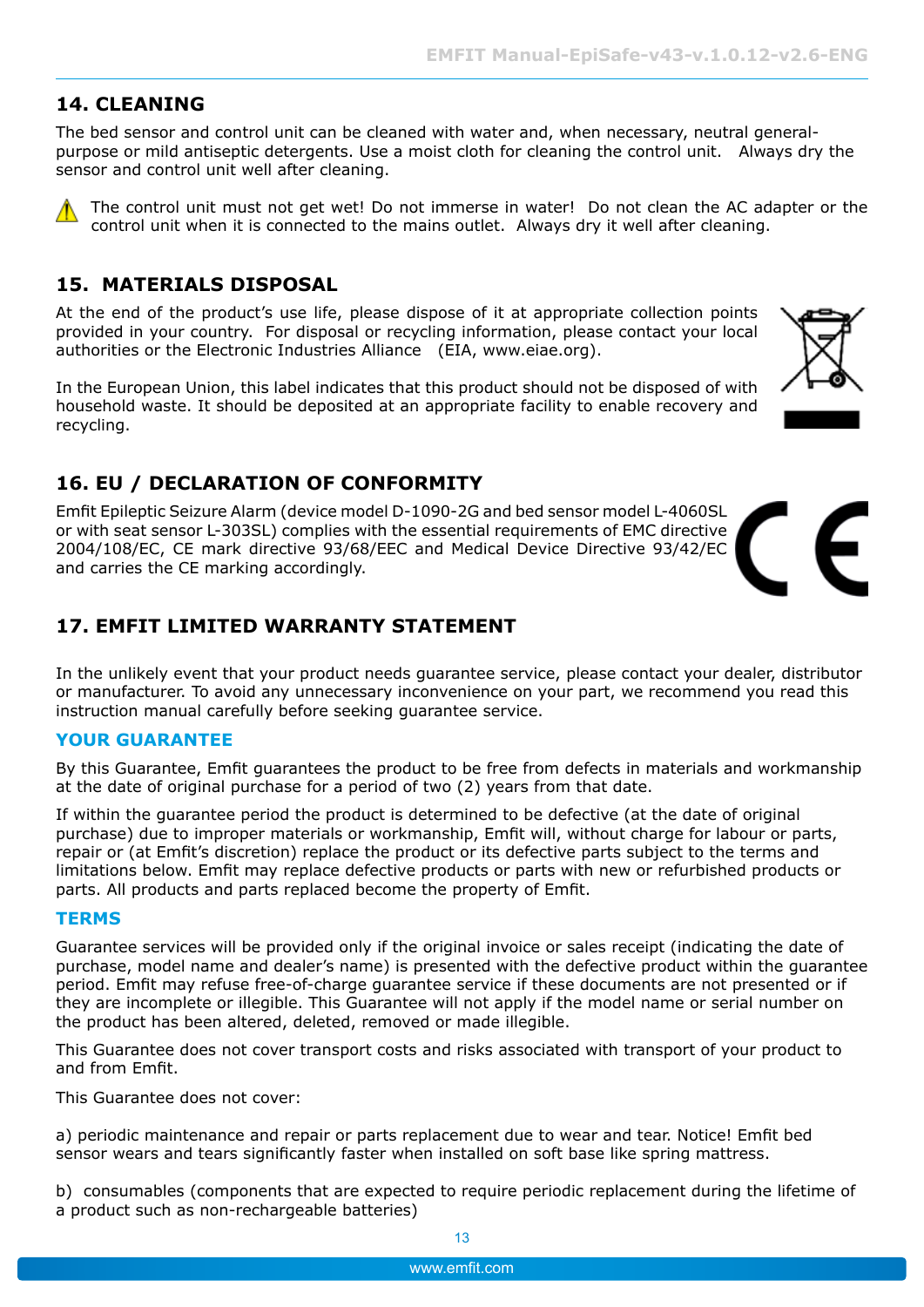c) damage or defects caused by use, operation or treatment of the product inconsistent with normal use

d) damage or changes to the product as a result of:

i. misuse, including:

- treatment resulting in physical, cosmetic or surface damage or changes to the product
- failure to install or use the product for its normal purpose or in accordance with Emfit's instructions on installation or use
- failure to maintain the product in accordance with Emfit's instructions on proper maintenance
- installation or use of the product in a manner inconsistent with the technical or safety laws or standards in the country where it is installed or used

ii. the condition of or defects in systems with which the product is used or incorporated except other Emfit's products designed to be used with the product

iii. use of the product with accessories, peripheral equipment and other products of a type, condition and standard other than prescribed by Emfit

iv. repair or attempted repair by persons who are not Emfit employees

v. adjustments or adaptations without Emfit's prior written consent, including:

- upgrading the product beyond specifications or features described in the instruction manual, or
- modifications to the product to conform it to national or local technical or safety standards in countries other than those for which the product was specifically designed and manufactured

vi. neglect

vii. accidents, fire, liquids, chemicals, other substances, flooding, vibrations, excessive heat, improper ventilation, power surges, excess or incorrect supply or input voltage, radiation, electrostatic discharges including lighting, other external forces and impacts. This guarantee covers only hardware components of the product.

#### **Exclusions and limitations**

Except as stated above, Emfit makes no warranties (express, implied, statutory or otherwise) regarding product or accompanying or constituent software quality, performance, accuracy, reliability, fitness for a particular purpose, or otherwise. If this exclusion is not permitted or fully permitted by applicable law, Emfit excludes or limits its warranties only to the maximum extent permitted by applicable law. Any warranty that cannot be fully excluded will be limited (as far as permitted by applicable law) to the duration of this Guarantee.

Emfit's only obligation under this Guarantee is to repair or replace products subject to these Guarantee terms and conditions. Emfit is not liable for any loss or damage relating to products, service, this Guarantee or otherwise, including - economic or intangible losses - the price paid for the product loss of profits, revenue, data, enjoyment or use of the product or any associated products - indirect, incidental or consequential loss or damage. This applies whether that loss or damage relates to: impaired or non-operation of the product or associated products through defects or unavailability while with Emfit, which caused downtime, loss of user time or business interruption inaccuracy of output from the product or associated products.

This applies to loss and damages under any legal theory, including negligence and other torts, breach of contract, express or implied warranty, and strict liability (even where Emfit has been advised of the possibility of such damages).

Where applicable law prohibits or limits these liability exclusions, Emfit excludes or limits its liability only to the maximum extent permitted by applicable law. For example, some countries prohibit the exclusion or limitation of damages resulting from negligence, gross negligence, wilful misconduct, deceit and similar acts. Emfit's liability under this guarantee will in no case exceed the price paid for the product, but if applicable law permits only higher liability limitations, the higher limitations apply.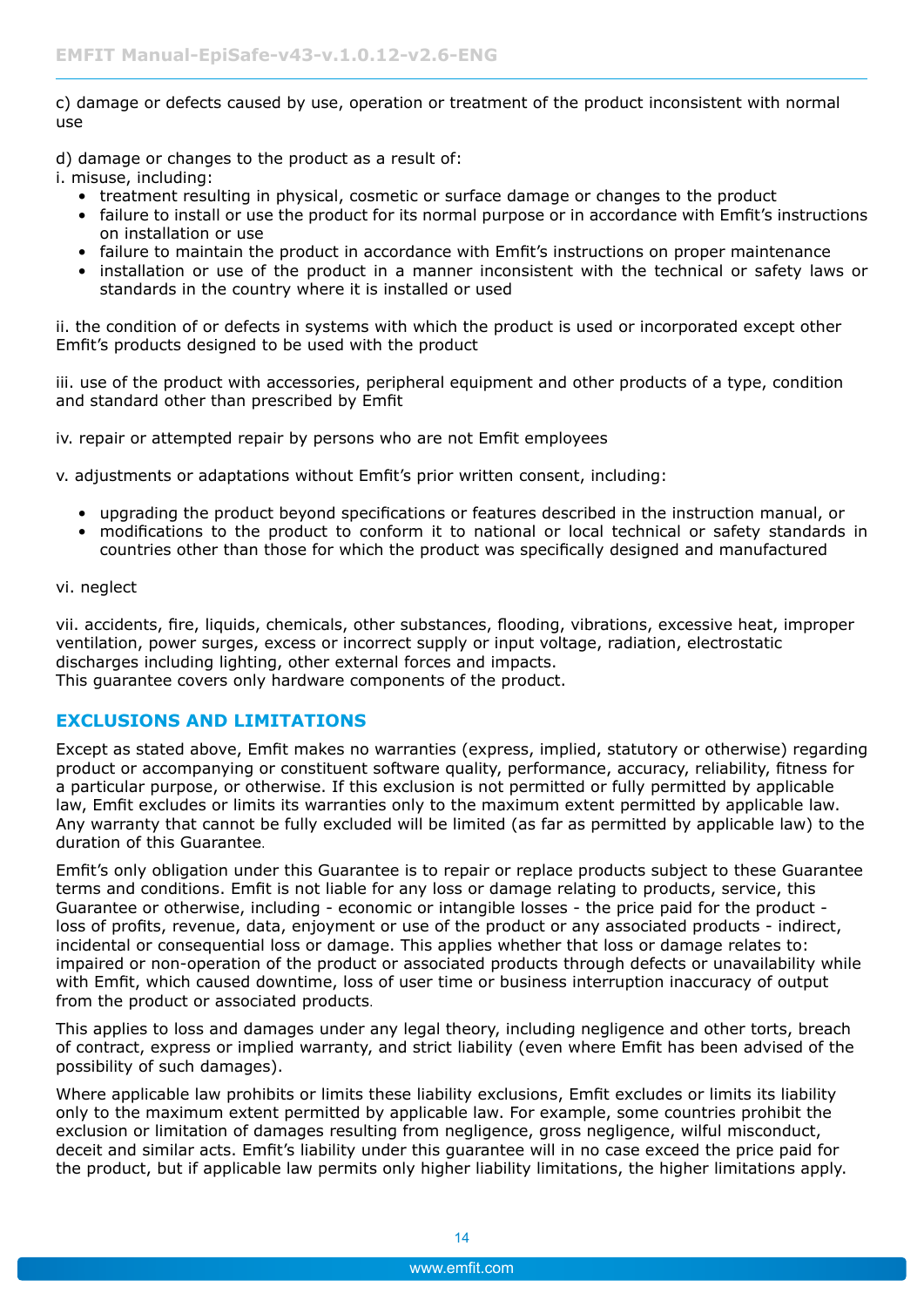#### <span id="page-14-0"></span>**YOUR LEGAL RIGHTS RESERVED**

Consumers have legal (statutory) rights under applicable national laws relating to the sale of consumer products. This guarantee does not affect statutory rights you may have nor those rights that cannot be excluded or limited, nor rights against the person from whom you purchased the product. You may assert any rights you have at your sole discretion.

#### **18. TECHNICAL SPECIFICATIONS**

#### **Control Unit**

| <b>Model:</b>                 | D-1090-2G                                                                                                                      |  |
|-------------------------------|--------------------------------------------------------------------------------------------------------------------------------|--|
| <b>Operating voltage:</b>     | 5 V DC                                                                                                                         |  |
| Input / output connectors:    | Power, AUX and Sensor                                                                                                          |  |
| <b>Dry-contact outputs:</b>   | Max. 100 mA, <60 V DC, <25 V DC                                                                                                |  |
| <b>Switches and controls:</b> | On/Off/Reset switch, 8 DIP switches for program settings, 1 pcs 10<br>position rotary switch for sensitivity adjustment        |  |
| <b>Light indicators:</b>      | 3 LEDs, green, blue and red                                                                                                    |  |
| <b>Notification delays:</b>   | Faster movements threshold delay adjustable: 10, 13, 16 or 20 sec;<br>no movement notification threshold delay about 5 seconds |  |
| <b>Mounting:</b>              | On the wall with included bracket or on the table                                                                              |  |
| Dimensions mm:                | $96 \times 127 \times 34$ mm                                                                                                   |  |
| Weight:                       | 110q                                                                                                                           |  |
| Colour:                       | White                                                                                                                          |  |
| <b>Enclosure protection:</b>  | <b>IP20</b>                                                                                                                    |  |
| Case:                         | Plastic                                                                                                                        |  |

#### **Bed Sensor**

| Model:                   | L-4060SL                                          |  |  |
|--------------------------|---------------------------------------------------|--|--|
| Type:                    | Bed sensor                                        |  |  |
| <b>Placing:</b>          | Under the mattress                                |  |  |
| <b>Portability:</b>      | Yes                                               |  |  |
| Dimension mm (L x W):    | Bed sensor 400 x 580 mm, seat sensor 290 x 300 mm |  |  |
| <b>Thickness:</b>        | $0,4$ mm                                          |  |  |
| Weight:                  | 110q                                              |  |  |
| <b>Colour:</b>           | <b>Blue</b>                                       |  |  |
| <b>Surface material:</b> | Polyester                                         |  |  |
| Cable length:            | 3m                                                |  |  |

#### **Environment conditions**

| <b>Operating temperature:</b>                  | $10^{\circ}$ C TO 40 $^{\circ}$ C |
|------------------------------------------------|-----------------------------------|
| <b>Storage and transportation Temperature:</b> | -30°C TO 50°C                     |
| Humidity:                                      | 20% 75% Relative humidity         |

#### **Product classification**

| 93/42/EEC                    | Medical device class 1 |
|------------------------------|------------------------|
| <b>Electrical safety:</b>    | Class II equipment     |
| <b>Enclosure protection:</b> | IP20                   |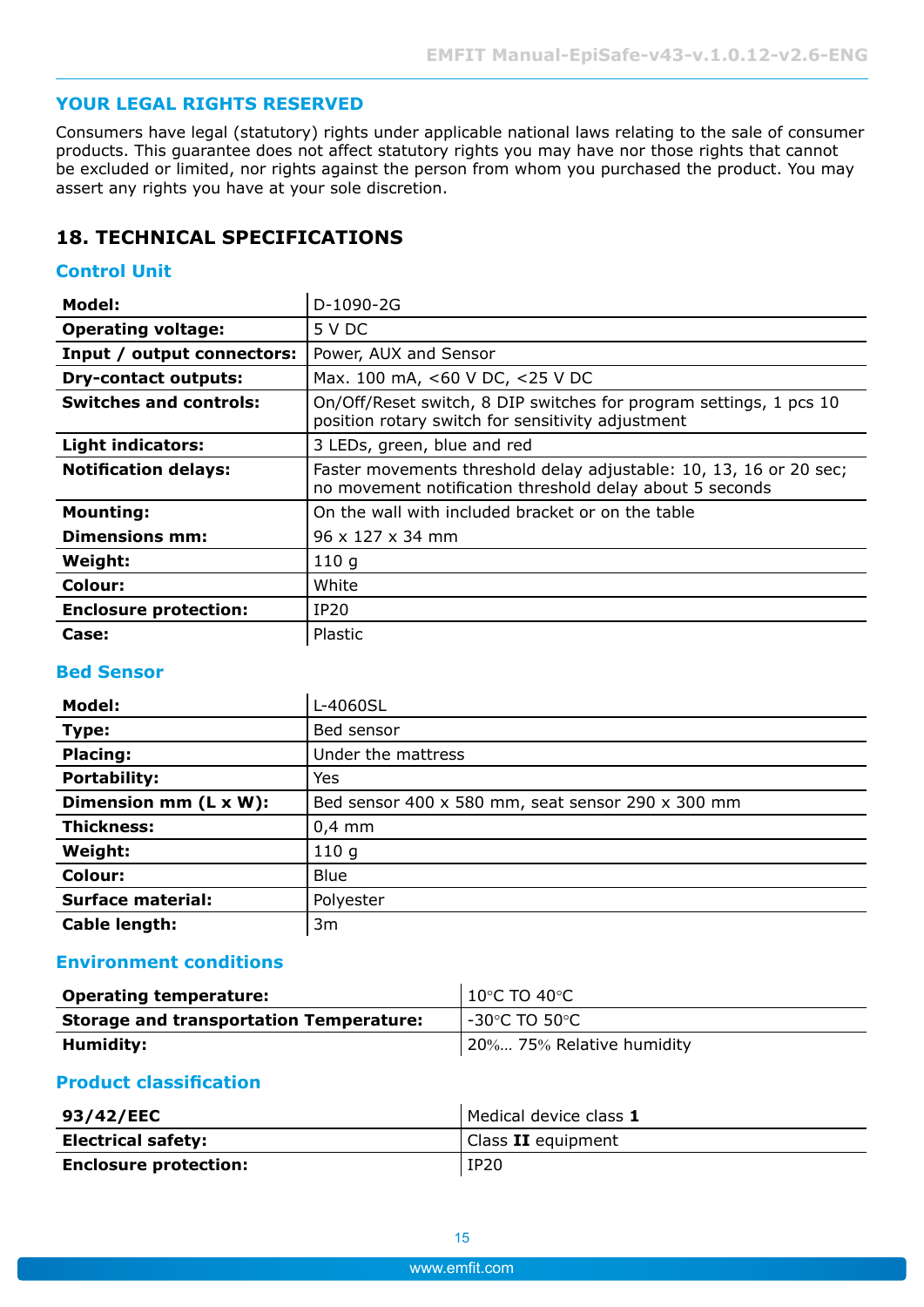#### <span id="page-15-0"></span>**19. ELECTROMAGNETIC CONDITIONS**

#### **System specification:**

- D-1090-2G monitor
- L-4060SL bed sensor or Seat Sensor L-3030SL
- GlobTek power supply model: no GTM41060-1505 and P/N:WR9QA3000LCP-N-MNK

#### **Cable specification:**

- Power cable (non-shielded) max. Length 2 m
- Sensor cable (shielded) max. length 3 m

#### **Note! RF communications equipment can effect medical electrical equipment!**

#### **Electromagnetic emissions**

The Emfit Nocturnal Epileptic Tonic-Clonic Seizure Monitor is intended for use in the electromagnetic environment specified below. The customer or the user of the equipment should assure that it is used in such an environment.

| <b>RF</b> emissions<br>CISPR 11                             | Group 1         | The Emfit Nocturnal Epileptic Tonic-Clonic Seizure<br>Monitor uses RF energy only for its internal<br>function. Therefore, its RF emissions are very low<br>and are not likely to cause any interference in<br>nearby electronic equipment. |
|-------------------------------------------------------------|-----------------|---------------------------------------------------------------------------------------------------------------------------------------------------------------------------------------------------------------------------------------------|
| RF emissions<br>CISPR 11                                    | Class B         | The Emfit Nocturnal Epileptic Tonic-Clonic Seizure<br>Monitor is suitable for use in all establishments,<br>including domestic establishments and those<br>directly connected to the public low-voltage power                               |
| Harmonic emissions<br>IEC 61000-3-2                         | Class A         | supply network that supplies buildings used for<br>domestic purposes.                                                                                                                                                                       |
| Voltage fluctuations/<br>flicker emissions<br>IEC 61000-3-3 | <b>Complies</b> |                                                                                                                                                                                                                                             |

| <b>Electromagnetic immunity</b>                     |                                                                           |                             |                                                                                                                                                               |  |
|-----------------------------------------------------|---------------------------------------------------------------------------|-----------------------------|---------------------------------------------------------------------------------------------------------------------------------------------------------------|--|
| <b>Immunity test</b>                                | <b>IEC 60601</b><br>test level                                            | <b>Compliance level</b>     | <b>Electromagnetic</b><br>environment                                                                                                                         |  |
| Electrostatic<br>discharge (ESD)<br>IEC 61000-4-2   | ±6 kV contact<br>$\pm 8$ kV air                                           | IEC-60601-1-2 test<br>level | Floors should be wood,<br>concrete or ceramic tile.<br>If floors are covered with<br>synthetic material, the<br>relative humidity<br>should be at least 30 %. |  |
| Electrical fast<br>transient/burst<br>IEC 61000-4-4 | $±2$ kV for power<br>supply lines<br>$\pm 1$ kV for input/output<br>lines | IEC-60601-1-2 test<br>level | Mains power quality<br>should be that of a typical<br>commercial or hospital<br>environment.                                                                  |  |
| Surge<br>IEC 61000-4-5                              | $\pm 1$ kV line(s) to line(s)                                             | IEC-60601-1-2 test<br>level | Mains power quality<br>should be that of a typical<br>commercial or hospital<br>environment                                                                   |  |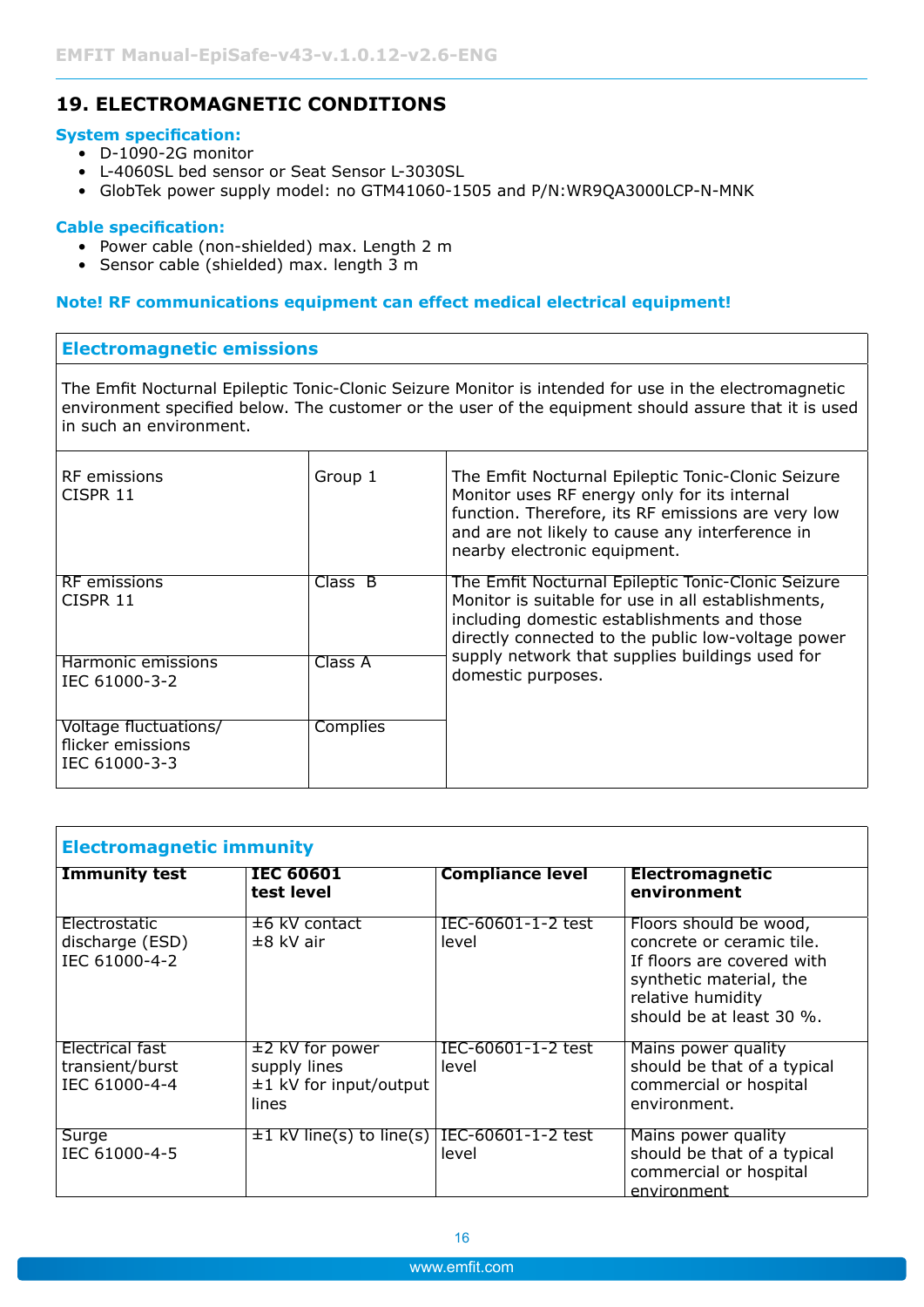| Voltage dips, short<br>interruptions and<br>voltage variations<br>on power supply<br>input lines<br>IEC 61000-4-11 | <5 % UT<br>$( > 95 %$ dip in UT)<br>for 0,5 cycle<br>40 % UT<br>(60 % dip in UT)<br>for 5 cycles<br>70 % UT<br>(30 % dip in UT)<br>for 25 cycles<br><5 % UT<br>(>95 % dip in UT)<br>for 5 sec | IEC-60601-1-2 test<br>level | Mains power quality<br>should be that of a typical<br>commercial or hospital<br>environment. If the user<br>of the The Emfit epileptic<br>seizure alarm enquires<br>continued operation during<br>power mains interruptions,<br>it is recommended that the<br><b>Emfit Nocturnal Epileptic</b><br>Tonic-Clonic Seizure Monitor<br>be powered from an<br>uninterruptible power supply<br>or battery |  |  |  |
|--------------------------------------------------------------------------------------------------------------------|-----------------------------------------------------------------------------------------------------------------------------------------------------------------------------------------------|-----------------------------|----------------------------------------------------------------------------------------------------------------------------------------------------------------------------------------------------------------------------------------------------------------------------------------------------------------------------------------------------------------------------------------------------|--|--|--|
| Power frequency<br>(50/60 Hz)<br>magnetic field<br>IEC 61000-4-8                                                   | 3 A/m                                                                                                                                                                                         | IEC-60601-1-2 test<br>level | Power frequency magnetic<br>fields should be at levels<br>characteristic of a typical<br>location in a typical<br>commercial or hospital<br>environment.                                                                                                                                                                                                                                           |  |  |  |
| NOTE UT is the a.c. mains voltage prior to application of the test level.                                          |                                                                                                                                                                                               |                             |                                                                                                                                                                                                                                                                                                                                                                                                    |  |  |  |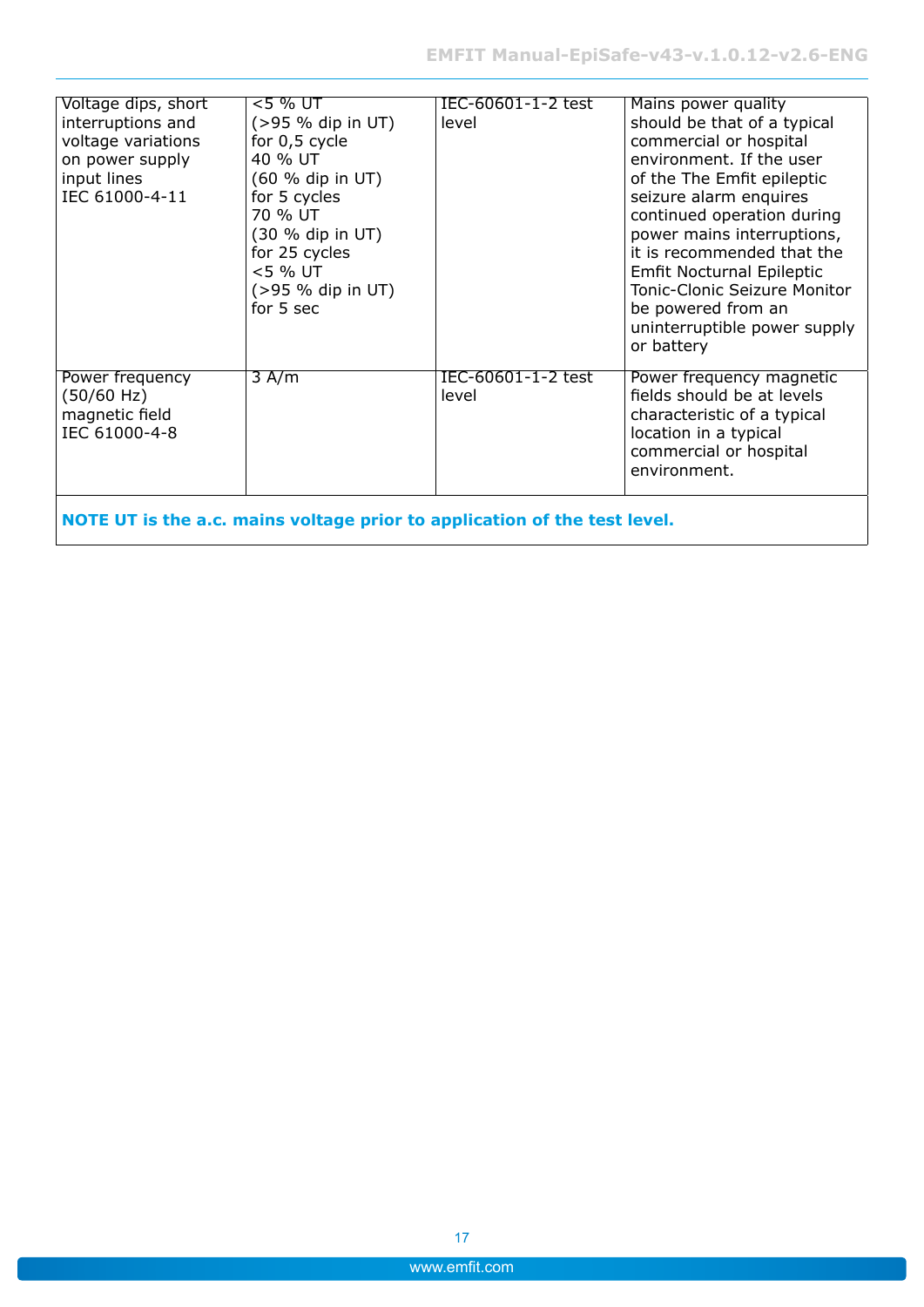| <b>Immunity</b>               | <b>IEC 60601</b>                | <b>Compliance</b>                           | Electromagnetic environment - guidance                                                                                                                                                                                                                                                                            |
|-------------------------------|---------------------------------|---------------------------------------------|-------------------------------------------------------------------------------------------------------------------------------------------------------------------------------------------------------------------------------------------------------------------------------------------------------------------|
| test                          | test level                      | level                                       |                                                                                                                                                                                                                                                                                                                   |
|                               |                                 |                                             | Portable and mobile RF communications equipment<br>should be used no closer to any part of the<br>The Emfit Nocturnal Epileptic Tonic-Clonic Seizure<br>Monitor, including cables, than the recommended<br>separation distance calculated from the equation<br>applicable to the frequency of the<br>transmitter. |
|                               |                                 |                                             | Recommended separation distance                                                                                                                                                                                                                                                                                   |
| Conducted RF<br>IEC 61000-4-6 | 3 Vrms<br>150 kHz to<br>80 MHz  | $[V1] = 3 V$<br>150 kHz to 80<br><b>MHz</b> | $d = \left[\frac{3.5}{V_1}\right] \sqrt{P}$                                                                                                                                                                                                                                                                       |
| <b>Radiated RF</b>            |                                 |                                             | $d = \frac{3.5}{E_1} \sqrt{P}$ 80 MHz to 800 MHz                                                                                                                                                                                                                                                                  |
| IEC 61000-4-3                 | 3 V/m<br>80 MHz to<br>$2,5$ GHz | $[E1] = 3 V/m$<br>80 MHz to 2,5<br>GHz      | $d = \frac{7}{E_1} \sqrt{P}$ 800 MHz to 2,5 GHz                                                                                                                                                                                                                                                                   |
|                               |                                 |                                             | where P is the maximum output power rating of the<br>transmitter in watts (W) according to the transmitter<br>manufacturer and d is the recommended separation<br>distance in metres (m).                                                                                                                         |
|                               |                                 |                                             | Field strengths from fixed RF transmitters, as<br>determined<br>by an electromagnetic site survey, should be<br>less than the compliance level in each frequency<br>range.                                                                                                                                        |
|                               |                                 |                                             | Interference may occur in the vicinity of equipment<br>marked with the following symbol:                                                                                                                                                                                                                          |
|                               |                                 |                                             |                                                                                                                                                                                                                                                                                                                   |

**NOTE 2** These guidelines may not apply in all situations. Electromagnetic propagation is affected by absorption and reflection from structures, objects and people.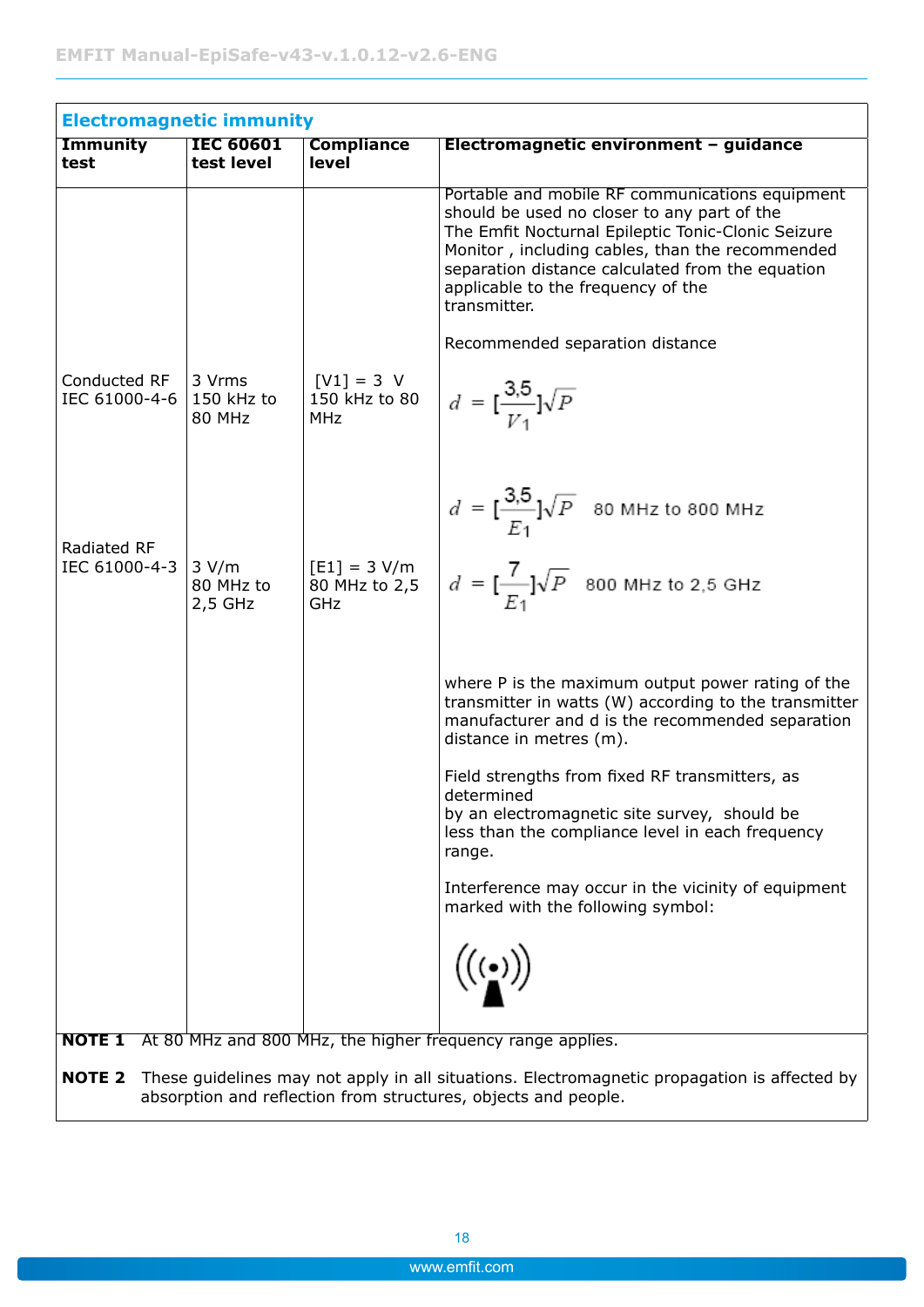- Field strengths from fixed transmitters, such as base stations for radio (cellular/cordless) telephones and land mobile radios, amateur radio, AM and FM radio broadcast and TV broadcast cannot be predicted theoretically with accuracy. To assess the electromagnetic environment due to fixed RF transmitters, an electromagnetic site survey should be considered. If the measured field strength in the location in which the [EQUIPMENT OT SYSTEM] is used exceeds the applicable RF compliance level above, the [EQUIPMENT OF SYSTEM] should be observed to verify normal operation. If abnormal performance is observed, additional measures may be necessary, such as reorienting or relocating the [EQUIPMENT or SYSTEM].
- Over the frequency range 150 kHz to 80 MHz, field strengths should be less than [*V*1] V/m.

Recommended separation distances between portable and mobile RF communications equipment and the [EQUIPMENT or SYSTEM]

The Emfit Nocturnal Epileptic Tonic-Clonic Seizure Monitor is intended for use in an electromagnetic environment in which radiated RF disturbances are controlled. The customer or the user of the Emfit epileptic seizure alarm can help prevent electromagnetic interference by maintaining a minimum distance between portable and mobile RF communications equipment (transmitters) and the Emfit Nocturnal Epileptic Tonic-Clonic Seizure Monitor alarm as recommended below, according to the maximum output power of the communications equipment.

#### **Rated maximum Separation distance according to frequency of transmitter output power of transmitter W**

|                   | 150 kHz to 80 MHz                           | 80 MHz to 800 MHz                           | 800 MHz to 2,5 GHz            |  |  |
|-------------------|---------------------------------------------|---------------------------------------------|-------------------------------|--|--|
|                   | $d = \left[\frac{3.5}{V_1}\right] \sqrt{P}$ | $d = \left[\frac{3.5}{E_1}\right] \sqrt{P}$ | $d = [\frac{7}{E_1}]\sqrt{P}$ |  |  |
| $\overline{0,01}$ | $0,12 \; \mathrm{m}$                        | $0,12 \; \text{m}$                          | $0,23 \; \text{m}$            |  |  |
| 0,1               | $0,37 \; \text{m}$                          | $0,37 \; \text{m}$                          | $0,73 \; \text{m}$            |  |  |
| $\overline{1}$    | $1,17 \text{ m}$                            | $1,17 \; \mathrm{m}$                        | $2,33 \, \text{m}$            |  |  |
| 10                | $3,69 \; \text{m}$                          | $3,69 \,\mathrm{m}$                         | $7,38 \; \text{m}$            |  |  |
| 100               | $11,67 \;{\rm m}$                           | $11,67 \; m$                                | $23,33 \,\mathrm{m}$          |  |  |

For transmitters rated at a maximum output power not listed above, the recommended separation distance d in metres (m) can be determined using the equation applicable to the frequency of the transmitter, where P is the maximum output power rating of the transmitter in watts (W) according to the transmitter manufacturer.

- **NOTE 1** At 80 MHz and 800 MHz, the separation distance for the higher frequency range applies.
- **NOTE 2** The ISM (industrial, scientific and medical) bands between 150 kHz and 80 MHz are 6,765 MHz to 6,795 MHz; 13,553 MHz to 13,567 MHz; 26,957 MHz to 27,283 MHz; and 40,66 MHz to 40,70 MHz.
- **NOTE 3** An additional factor of 10/3 is used in calculating the recommended separation distance for transmitters in the ISM frequency bands between 150 kHz and 80 MHz and in the frequency range 80 MHz to 2,5 GHz to decrease the likelihood that mobile/portable communications equipment could cause interference if it is inadvertently brought into patient areas.
- **NOTE 4** These guidelines may not apply in all situations. Electromagnetic propagation is affected by absorption and reflection from structures, objects and people.